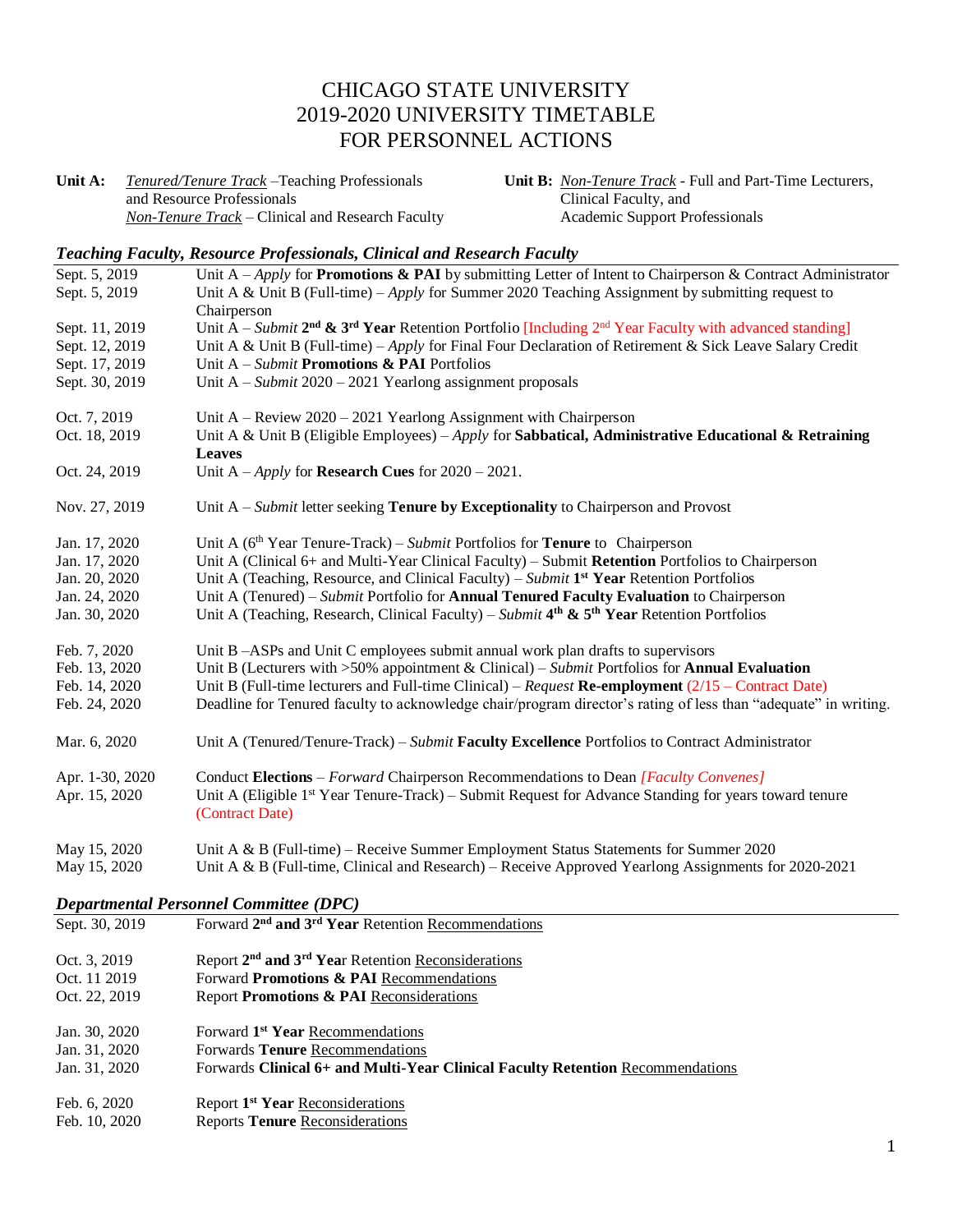| Feb. 14, 2020 | Forwards $4th$ & $5th$ Year Retention Recommendations |
|---------------|-------------------------------------------------------|
| -             | $\mathbf{A}$ and $\mathbf{A}$ and $\mathbf{A}$        |

Feb. 26, 2020 Report **4 th & 5th Year** Retention Reconsiderations

# *Department Chairperson*

| Sept. 16, 2019<br>Sept. 19, 2019 | Receive instructions for Yearlong Schedules and Summer School 2020<br>Submit Summer 2020 course proposals and rotation plans to Deans for approval<br>[Note Contract Language: if no roster by February 1, UPI President and Provost create.] |
|----------------------------------|-----------------------------------------------------------------------------------------------------------------------------------------------------------------------------------------------------------------------------------------------|
| Oct. 15, 2019                    | Submit revised AY1920 yearlongs                                                                                                                                                                                                               |
| Oct. 16, 2019                    | Forward 2 <sup>nd</sup> & 3 <sup>rd</sup> Year Retention Recommendations                                                                                                                                                                      |
| Oct. 25, 2019                    | Report 2 <sup>nd</sup> & 3 <sup>rd</sup> Year Retention Reconsiderations                                                                                                                                                                      |
| Oct. 28, 2019                    | Discuss 2020-2021 yearlong assignments with Unit A employees                                                                                                                                                                                  |
| Oct. 28, 2019                    | Forward Promotions & PAI Recommendations                                                                                                                                                                                                      |
| Nov. 1, 2019                     | Notify Unit B Lecturers of place on Summer Rotation Roster (11/1 - Contract date)                                                                                                                                                             |
| Nov. 4, 2019                     | Forward Sabbatical, Administrative Educational and Retraining Leave Recommendations                                                                                                                                                           |
| Nov. 7, 2019                     | Report Promotions & PAI Reconsiderations                                                                                                                                                                                                      |
| Nov. 12, 2019                    | Receive Tentative Summer 2020 course list; discuss assignments                                                                                                                                                                                |
| Nov. 19, 2019                    | Submit 2020-2020 yearlong proposals to Dean [no override forms for 2020-2021]                                                                                                                                                                 |
| Feb. 7, 2020                     | Forward <b>Annual Tenured Faculty Evaluations</b> and any explanation of less than "adequate" ratings                                                                                                                                         |
| Feb. 10, 2020                    | Forward 1 <sup>st</sup> Year retention Recommendations                                                                                                                                                                                        |
| Feb. 18, 2020                    | Report 1 <sup>st</sup> Year Reconsiderations                                                                                                                                                                                                  |
| Feb. 20, 2020                    | Forward Tenure Recommendations                                                                                                                                                                                                                |
| Feb. 20, 2020                    | Forward Clinical 6+ and Multi-Year Clinical Faculty Retention Recommendations                                                                                                                                                                 |
| Mar. 3, 2020                     | Report Clinical 6+ and Multi-Year Clinical Faculty Retention Reconsiderations                                                                                                                                                                 |
| Mar. 2, 2020                     | <b>Report Tenure Reconsideration</b>                                                                                                                                                                                                          |
| Mar. 4, 2020                     | Forward 4 <sup>th</sup> & 5 <sup>th</sup> Year retention Recommendations                                                                                                                                                                      |
| Mar. 13, 2020                    | Report 4 <sup>th</sup> & 5 <sup>th</sup> Year retention Reconsiderations                                                                                                                                                                      |
| Mar. 13, 2020                    | Develops and sends re-employment roster for Unit B lecturers to Dean                                                                                                                                                                          |
| Mar. 13, 2020                    | Report Unit B lecturer retention recommendation to deans (Contract date)                                                                                                                                                                      |
| Mar. 20, 2020                    | Unit B lecturer $\&$ clinical lecturer evaluations due. [Must be completed before re-appointment                                                                                                                                              |
|                                  | letters issued.] (3/20 -- Contract date)                                                                                                                                                                                                      |
| Mar. 25, 2020                    | Submit revised Fall 2019-Spring 2020 yearlongs [FAA Data & Outside Employment Sections Complete]                                                                                                                                              |
| Mar. 25, 2020                    | Override requests for 2019-2020 due [Final date to ensure override payment by end of term.]                                                                                                                                                   |
| Apr. 1, 2020                     | Chairs notify Unit B lecturers of place on re-employment roster $(4/1 -$ Contract date)                                                                                                                                                       |
| Apr. 7, 2020                     | Unit B-ASP and Unit C Annual Work Plans due to Deans                                                                                                                                                                                          |
| May 6, 2020                      | Unit B-ASP and Unit C Annual Evaluation and Retention due to Deans                                                                                                                                                                            |
| May 12, 2020                     | Summer School override forms due                                                                                                                                                                                                              |
| Dean                             |                                                                                                                                                                                                                                               |
| Sept. 27, 2019                   | Approved preliminary Summer 2020 schedules to Summer Committee;                                                                                                                                                                               |
|                                  | Give copy of approved summer rotation roster to departments for chairs and faculty                                                                                                                                                            |
| Oct. 31, 2019                    | Forward 2 <sup>nd</sup> & 3 <sup>rd</sup> Year Retention Recommendations                                                                                                                                                                      |
| Nov. 9, 2019                     | Report 2 <sup>nd</sup> & 3 <sup>rd</sup> Year Retention Reconsiderations                                                                                                                                                                      |
| Nov. 12, 2019                    | Forward Promotions & PAI Recommendations                                                                                                                                                                                                      |
| Nov. 15, 2019                    | Submit revised AY1920 yearlongs.                                                                                                                                                                                                              |
| Nov. 21, 2019                    | Report Promotion & PAI Reconsiderations                                                                                                                                                                                                       |
|                                  | Forward Sabbatical, Administrative Educational and Retraining leave recommendations                                                                                                                                                           |
| Dec. 7, 2019                     | Review Yearlong Assignments and class schedules for 2020 - 2021                                                                                                                                                                               |
| Dec. 11, 2019                    | Send Schedules to Provost (for Review & Approval) and to Course Scheduling (for preview)                                                                                                                                                      |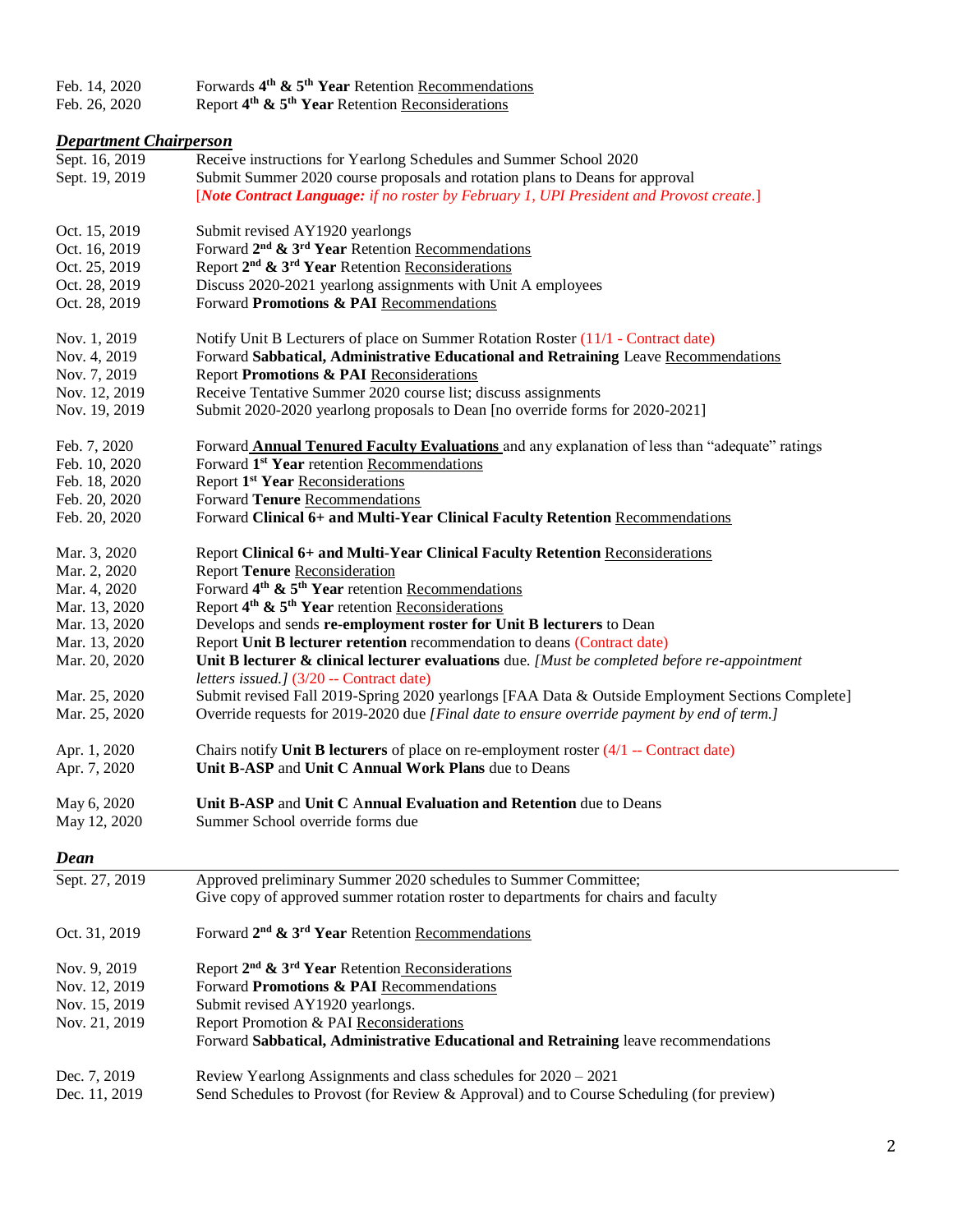| Feb. 20, 2020                                                               | Forward 1 <sup>st</sup> Year Recommendations                                               |
|-----------------------------------------------------------------------------|--------------------------------------------------------------------------------------------|
| Feb. 28, 2020                                                               | Report 1 <sup>st</sup> Year Reconsiderations                                               |
| Mar. 13, 2020                                                               | Forward Tenured faculty annual evaluations                                                 |
| Mar. 23, 2020                                                               | Forward Tenure Recommendations                                                             |
| Mar. 23, 2020                                                               | Forward Clinical 6+ and Multi-Year Clinical Faculty Retention Recommendations              |
| Mar. 27, 2020                                                               | Forward 4th & 5th Year Retention Recommendations                                           |
| Apr. 1, 2020                                                                | <b>Report Tenure Reconsiderations</b>                                                      |
| Apr. 1, 2020                                                                | Report Forwards Clinical 6+ and Multi-Year Clinical Faculty Retention Reconsiderations     |
| Apr. 17, 2020                                                               | Send Unit B Lecturer re-employment recommendations to Provost                              |
| Apr. 20, 2020                                                               | Report 4th & 5th Year Retention Reconsiderations                                           |
| May 1, 2020                                                                 | Forward chairperson election recommendations to Provost                                    |
| May 12, 2020                                                                | Forward Unit B ASP and Unit C Work Plans to Provost                                        |
| May 26, 2020                                                                | Completes and forwards Unit B ASP/Unit C Annual Evaluations to Provost and Human Resources |
| University Personnel Committee (UPC) and Mentoring Advisory Committee (MAC) |                                                                                            |
| Nov. 26, 2019                                                               | Forward 2nd & 3rd Year Retention Recommendations                                           |
| Dec. 2, 2019                                                                | Forward Promotions & PAI Recommendations                                                   |
| Dec. 6, 2019                                                                | Report 2nd & 3rd Year Retention Reconsiderations                                           |
| Dec. 9, 2019                                                                | Report Promotions & PAI Reconsiderations                                                   |
| Mar. 12, 2020                                                               | Forward 1st Year Recommendations                                                           |
| Mar. 27, 2020                                                               | <b>Report 1st Year Reconsiderations</b>                                                    |
| Apr. 3, 2020                                                                | Forward Tenure Recommendations                                                             |
| Apr. 13, 2020                                                               | Forward 4th & 5th Year Retention Recommendations                                           |
| Apr. 21, 2020                                                               | <b>Report Tenure Reconsiderations</b>                                                      |
| Apr. 21, 2020                                                               | Report 4th & 5th Year Retention Reconsiderations                                           |

Apr. 29, 2020 Mentoring Advisory Committee (MAC) letters in re Professional Development Plans (5/1 – Contract Date)

# *President and/or Provost*

| Dec. 9, 2019  | Announce Research Cues for 2020-2021                                                     |
|---------------|------------------------------------------------------------------------------------------|
| Dec. 10, 2019 | Provost approves Summer Rotation Plans and Returns to Department Chairs                  |
| Dec. 13, 2019 | Act on Sabbatical, Administrative Educational & Retraining leave requests                |
| Dec. 13, 2019 | Announce 2nd & 3rd Year Retention Decisions $(12/15 -$ Contract Date)                    |
| Jan. 17, 2020 | Acts on Promotion & PAI Recommendation                                                   |
| Jan. 31, 2020 | Notify Unit B-ASPs of non-retention $(2/1 -$ Contract Date)                              |
| Apr. 1, 2020  | Notify faculty of 1st Year retention decisions $(4/1 -$ Contract Date)                   |
| Apr. 17, 2020 | Notify faculty of results of their <b>Annual Tenured Faculty Evaluation</b>              |
| Apr. 26, 2020 | Notify faculty of Tenure Recommendation to Board of Trustees (May meeting)               |
| Apr. 26, 2020 | Notify faculty of <b>Clinical 6+ and Multi-Year Clinical Faculty</b> Retention Decisions |
| May 02, 2020  | Announce Faculty Excellence decisions                                                    |
| May 08, 2020  | May [tentative date] Board of Trustees meeting, decision reached on Tenure               |
|               | [Decision no later than June $1 -$ Contract Date]                                        |
| May 4, 2020   | Notify faculty of 4th $\&$ 5th Year retention decisions                                  |
| June 1, 2020  | Provost approves Unit B-ASP and Unit C Work Plans (6/1 -- Contract Date)                 |
|               | Notify faculty of Board action on tenure $(6/1$ - Contract Date)                         |
| June 12, 2020 | Unit B-lecturers (full time) letters of appointment for rehiring eligibility             |
| June 15, 2020 | Unit B and Unit C retention or rehire eligibility letters (6/15 -- Contract Date)        |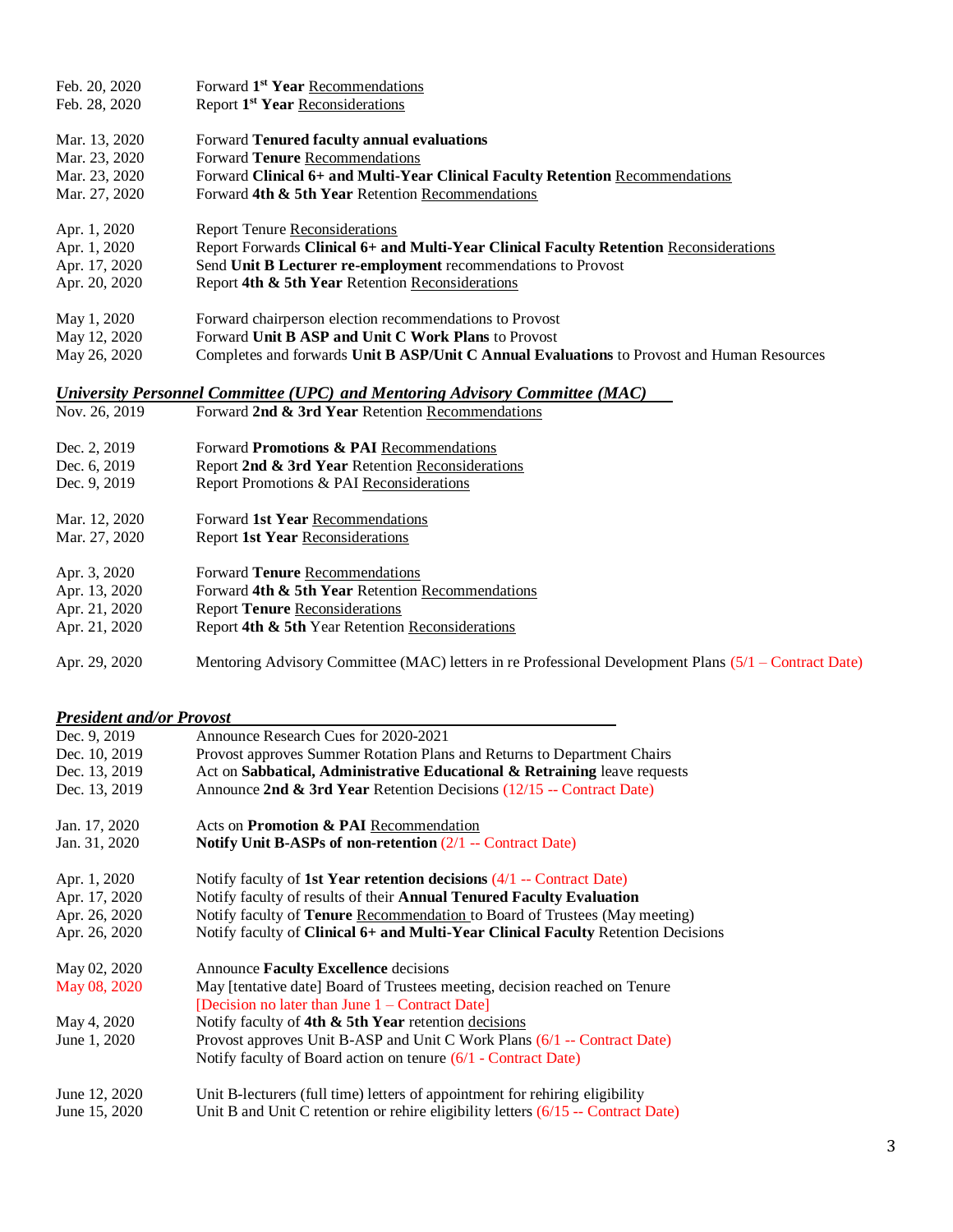#### **RETENTION: FIRST YEAR PROBATIONARY Unit A Faculty Dates are when material is sent to next reviews.**

- **Jan. 21, 2020 Faculty members** being evaluated for retention in their first year of service must submit their retention portfolios to the Department Personnel Committee (DPC). *[Period of evaluation: date hired to January 21, 2020, if hired in Fall 2019 semester or earlier].*
- **Jan.** 30, 2020 **DPC** sends portfolio and recommendations with written reasons to department chairperson and faculty member. Copies: Provost, appropriate vice president, dean and contract administrator.

*Individual* has **three (3) working days** after receipt of notification to request a **reconsideration** of the recommendations to the Department Chairperson [Article 20.4]. [**Feb 4]**

- **Feb. 6, 2020 Department Chairperson** reports the DPC's reconsideration for First Year retention in writing to the faculty member, Provost, appropriate vice president and contract administrator.
- **Feb. 10, 2020 Department Chairperson** sends portfolio and their recommendations with reasons to the faculty member and dean. Copies: DPC chairperson, Provost, appropriate vice president, and contract administrator.

*Individual* has **three (3) working days** after receipt of notification to request a **reconsideration** of the recommendations [Article 20.5]. [**Feb. 13]**

- **Feb. 18, 2020** Dept. **Chairperson reports Reconsideration** recommendation (with written reasons) to the faculty member and dean. Copies: DPC chairperson, Provost, appropriate vice president, and contract administrator.
- **Feb. 20, 2020 Dean** sends portfolio and recommendation (written reason if negative) to the Provost and Academic Vice President for transmittal to the University Personnel Committee (UPC). Copies: faculty member, DPC, and contract administrator.

If an employee alleges *procedural error* has occurred, the Dean grants a reconsideration. *Individuals*  have **three (3) working days** after receipt of notification to request a Reconsideration [Article 20.5]. **[Feb. 25]**

- **Feb. 8, 2020 Dean reports Reconsideration** recommendation to the faculty member, DPC, department chairperson, Provost/academic vice president, and contract administrator.
- **Mar. 12, 2020 UPC** sends portfolio and recommendations (written reasons if negative) to the Provost and Academic Vice President for transmittal to the President. Copies: individual, DPC, Dept. Chairperson, and contract administrator.

*Individuals* have **three (3) working days** after receipt of notification of a negative recommendation at the University Personnel level, *which contradicts* a positive recommendation made by the DPC to request a reconsideration of the recommendation made by the UPC. [Article 20.6]. **[Mar. 24]**

**Mar. 27, 2020 UPC Reconsideration** recommendations. Copies to the faculty member, DPC, department chairperson, Provost/academic vice president, and contract administrator.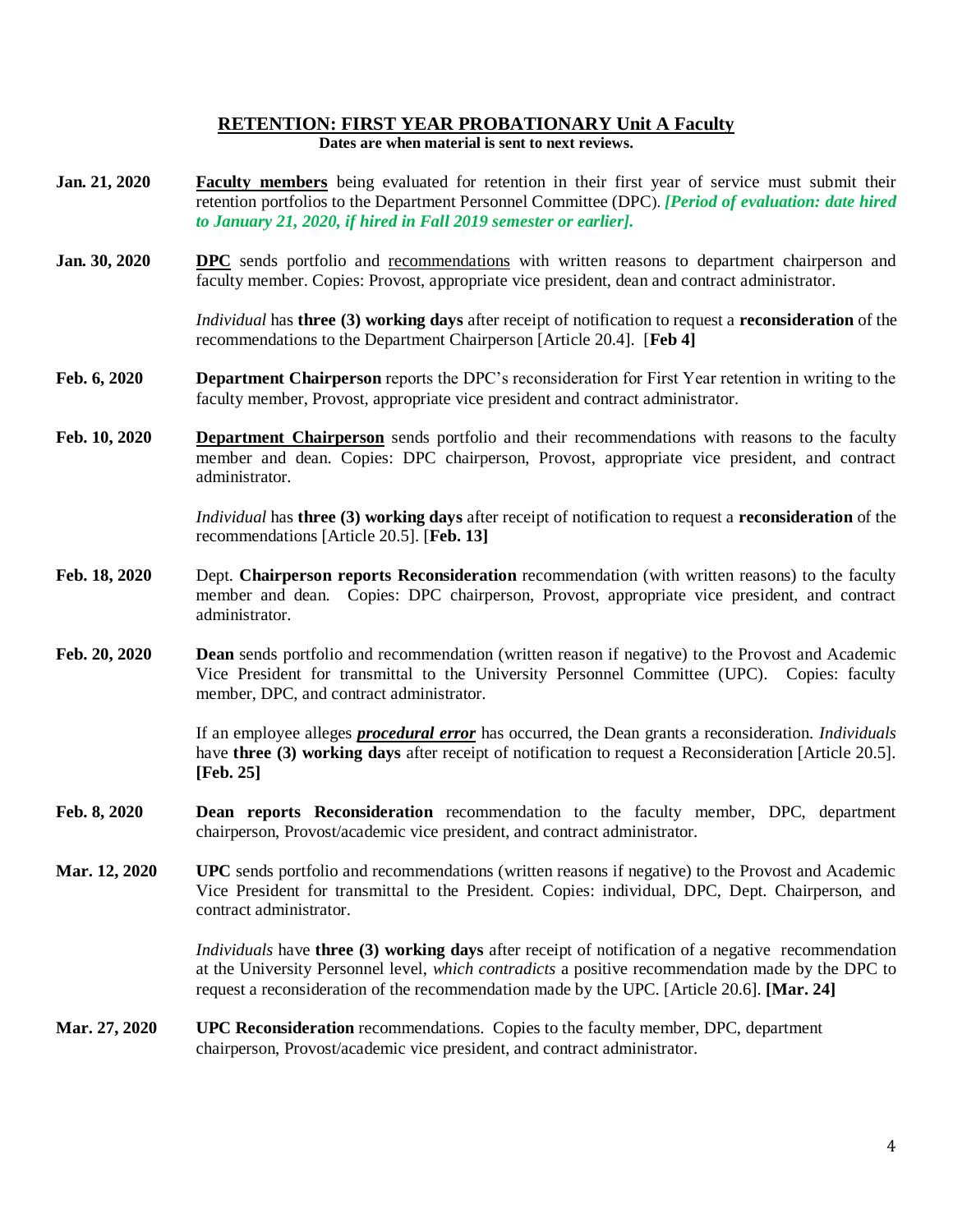**Apr. 1, 2020 President** acts on recommendations presented by the Provost/Academic Vice President. The President notifies (with written reasons if the decision is negative) the faculty member, DPC, department chairperson, Provost/academic vice president, and contract administrator.

## **RETENTION: SECOND AND THIRD PROBATIONARY YEARS Unit A Faculty Dates are when material is sent to next reviewer(s).**

- **Sept. 11, 2019** Date by which **faculty members** being evaluated for retention in their Second and Third Probationary Years must **submit** their retention portfolios to the Department Personnel Committee (DPC). Faculty members undergoing Year 2 Retention evaluation who have elected to have previous university teaching experience counted toward advance standing will be evaluated at the designated higher performance standard for Probationary Year 3, 4, or 5. All others in Retention Year 2 and Year 3 will follow the normal evaluation criteria. *[Review Period: 2<sup>nd</sup> year -- date hired to Sept. 11, 2019; 3<sup>rd</sup> year – Sept. 5, 2018 to Sept. 11, 2019.]*
- **Sept. 30, 2019 DPC** sends personnel files and **recommendations** with written reasons to department chairpersons. Recommendations and reasons are copied to: the faculty member, dean, Provost/academic vice president, and contract administrator.

*Individuals* have **three (3) working days** after receipt of notification to request a reconsideration of the recommendation for the DPC negative decision from the Department Chairperson (Article 20.4). **[Oct. 3]**

- **Oct. 9, 2019 Department Chairperson** reports the **DPC's** written **reconsideration** recommendations with reasons to: the faculty member, department chairperson, Provost/academic vice president, and contract administrator.
- **Oct. 16, 2019 Department Chairpersons** send personnel files and their **recommendations** with written reasons to the dean. Recommendations and reasons should be copied to: DPC, Provost, faculty member concerned, contract administrator.

*Individuals* have **three (3) working days** after receipt of notification to request a reconsideration of the recommendation (Article 20.5). **[Oct. 21]**

- **Oct. 25, 2019 Department Chairpersons** report written **reconsideration** recommendations with reasons to: DPC, Provost, faculty member concerned, and contract administrator.
- **Nov. 8, 2019 Deans** send personnel files and **recommendations** (with written reasons if their recommendations are negative) to the Academic Vice President for transmittal to the University Personnel Committee. Recommendations and reasons should be copied to: DPC, chairperson, Provost, faculty member concerned, and contract administrator.

If employees allege that *procedural errors* have occurred, the Dean grants reconsideration. *Individuals* have **three (3) working days** after receipt of notification to request a reconsideration of the recommendation (Article 20.5). **[Nov. 14]**

- **Nov. 18, 2019 Deans** report their **reconsideration** recommendations in writing with reasons to: DPC, chairperson, Provost, faculty member concerned, and contract administrator.
- **Nov. 26, 2019 University Personnel Committee** sends personnel files and **recommendations** (with written reasons if their recommendations are negative) to the Academic Vice for transmittal to the President.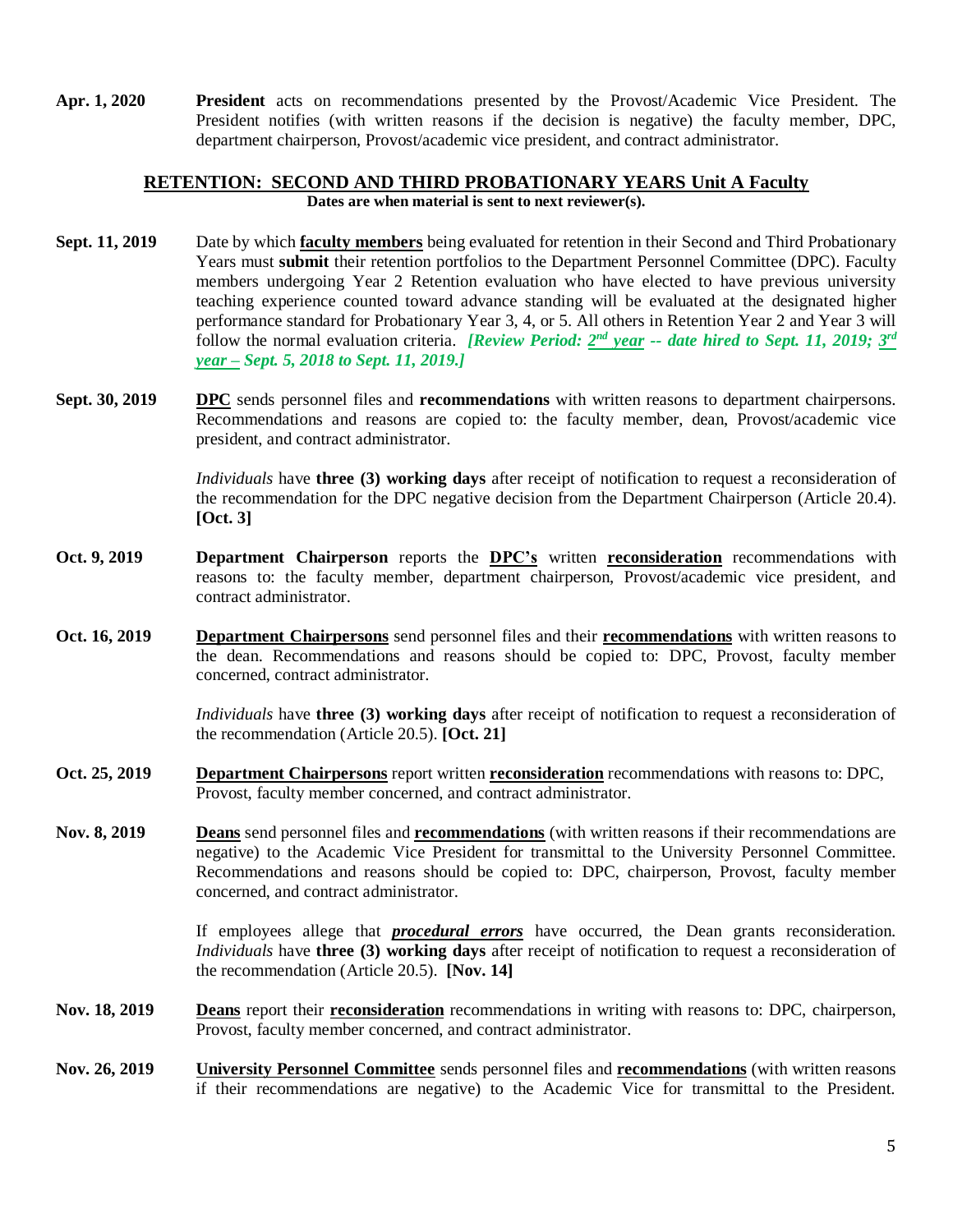Recommendations and reasons should be copied to: DPC, chairperson, Provost, faculty member concerned, and contract administrator.

*Individuals* have **three (3) working days** after receipt of notification of a negative recommendation at the UPC level, which contradicts a positive recommendation made by the DPC, to request a reconsideration of the recommendation made by the UPC (Article 20.6). **[Dec. 2]**

- **Dec. 6, 2019 UPC** reports written **reconsideration** recommendations with reasons to the Provost/Academic Vice President with copies to: DPC, chairperson, dean, Provost, faculty member concerned, and contract administrator.
- **Dec. 13, 2019 President** acts on recommendations presented by the Provost/Academic Vice President. The President notifies (with written reasons if the decision is negative) the following of his/her decision and copies: DPC, chairperson, dean, Provost, faculty member concerned, and contract administrator. (Contract Date – Dec. 15). [No further action or reconsideration by contract.]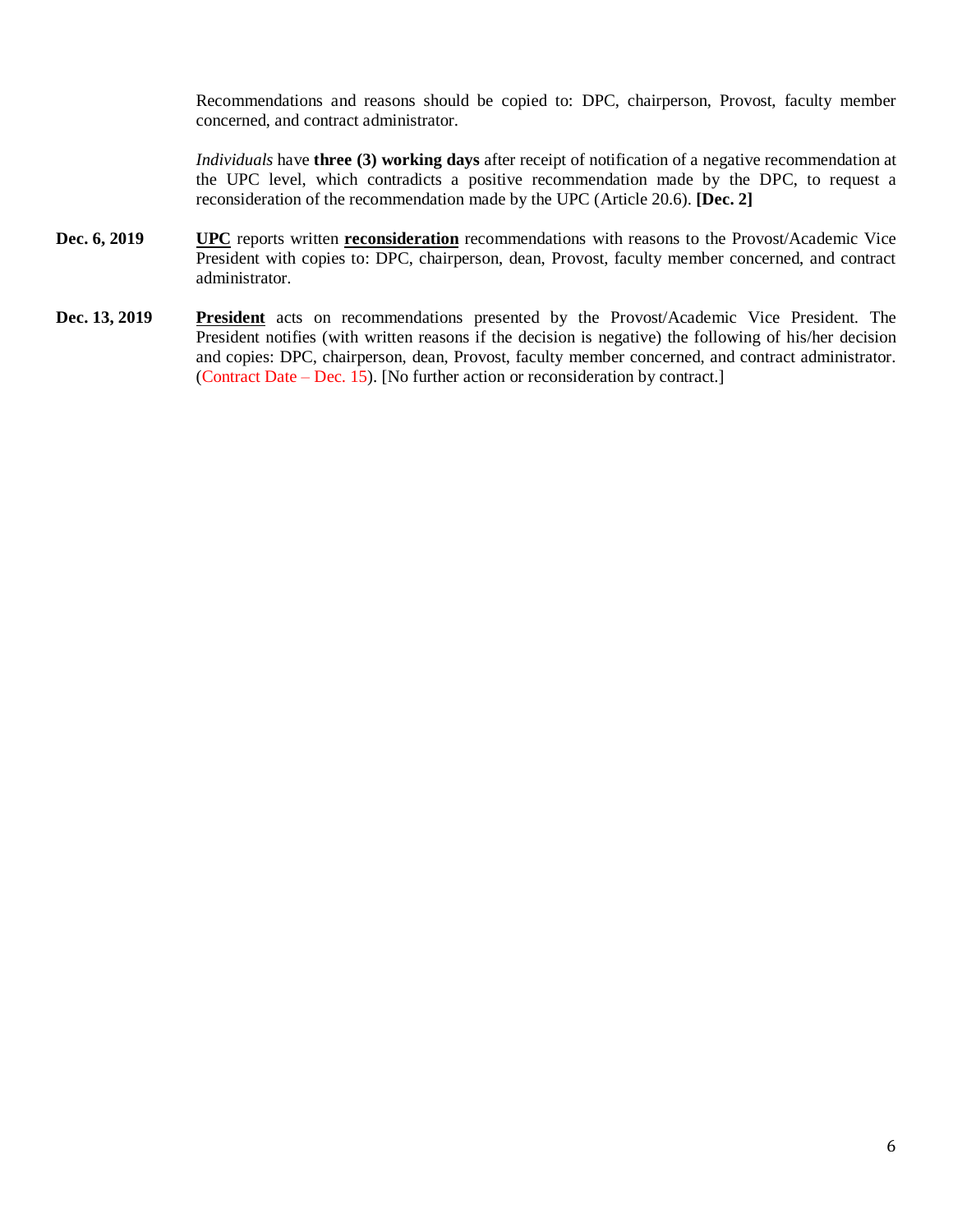## **RETENTION: FOURTH AND FIFTH PROBATIONARY YEARS Unit A Faculty Dates are when material is sent to next reviewer(s).**

| Jan. 31, 2020 | Date by which <b>faculty</b> members being evaluated for retention in their fourth and fifth probationary<br>years must submit their retention portfolios to the DPC. [Review Period: $4th$ year – Sept. 5, 2018 to<br>Jan. 30, 2020; 5 <sup>th</sup> year - January 31, 2019 to Jan. 30, 2020].                                                                                 |
|---------------|----------------------------------------------------------------------------------------------------------------------------------------------------------------------------------------------------------------------------------------------------------------------------------------------------------------------------------------------------------------------------------|
| Feb. 14, 2020 | <b>DPC</b> send personnel files and <b>recommendations</b> with written reasons to department chairpersons.                                                                                                                                                                                                                                                                      |
|               | Recommendations and reasons are copied to: Provost/Academic Vice President, dean, faculty<br>member concerned, and contract administrator.                                                                                                                                                                                                                                       |
|               | <i>Individuals</i> have <b>three (3) working days</b> after receipt of notification to request a reconsideration of<br>the recommendation to the Department Chairperson (Article 20.4). [Feb. 20]                                                                                                                                                                                |
| Feb. 26, 2020 | <b>DPC</b> reconsiders. <b>Dept. Chairperson</b> reports the <b>DPC's</b> written <b>reconsideration</b> recommendations.                                                                                                                                                                                                                                                        |
|               | Recommendations and reasons are copied to: Provost/Academic Vice President, dean, faculty<br>member concerned, and contract administrator.                                                                                                                                                                                                                                       |
| Mar. 4, 2020  | <b>Department Chairpersons</b> send personnel files and their <b>recommendations</b> with written reasons to<br>the dean. Recommendations and reasons should be copied to: DPC, dean, Provost/Academic Vice<br>President, faculty member, and contract administrator.                                                                                                            |
|               | Individuals have three (3) working days after receipt of notification to request a reconsideration of<br>the recommendation (Article 20.5). [Mar. 9]                                                                                                                                                                                                                             |
| Mar. 13, 2020 | <b>Department Chairpersons</b> report written <b>reconsiderations</b> recommendations with their reasons to:<br>DPC, dean, Provost/Academic Vice President, faculty member, and contract administrator.                                                                                                                                                                          |
| Mar. 27, 2020 | <b>Deans</b> send personnel files and <b>recommendations</b> (with written reasons if their recommendations are<br>negative) to the Provost/Academic Vice President for transmittal to the University Personnel<br>Committee. Recommendations and reasons should be copied to: DPC, chairperson, Provost/Academic<br>Vice President, faculty member, and contract administrator. |
|               | If employee alleges that <b>procedural errors</b> have occurred, the Dean grants reconsideration.<br><i>Individuals</i> have three (3) working days after receipt of notification to request a reconsideration of<br>the recommendation (Article 20.5). [Apr. 1]                                                                                                                 |
| Apr. 8, 2020  | Deans report their written reconsideration recommendations with reasons to: DPC, chairperson,<br>Provost/Academic Vice President, faculty member, and contract administrator.                                                                                                                                                                                                    |
| Apr. 13, 2020 | <b>University Personnel Committee</b> sends personnel files and <b>recommendations</b> (with written reasons<br>if their recommendations are negative) to the Academic Vice President for transmittal to the<br>President.                                                                                                                                                       |
|               | Recommendations and reasons should be copied to: DPC, chairperson, dean, Provost/Academic Vice<br>President, faculty member, and contract administrator.                                                                                                                                                                                                                         |
|               | <i>Individuals</i> have <b>three (3) working days</b> after receipt of notification of a negative recommendation at<br>the UPC level, which contradicts positive recommendations made by the Department Personnel<br>Committee to request a reconsideration of the recommendation made by the University Personnel<br>Committee (20.6). [Apr. 16]                                |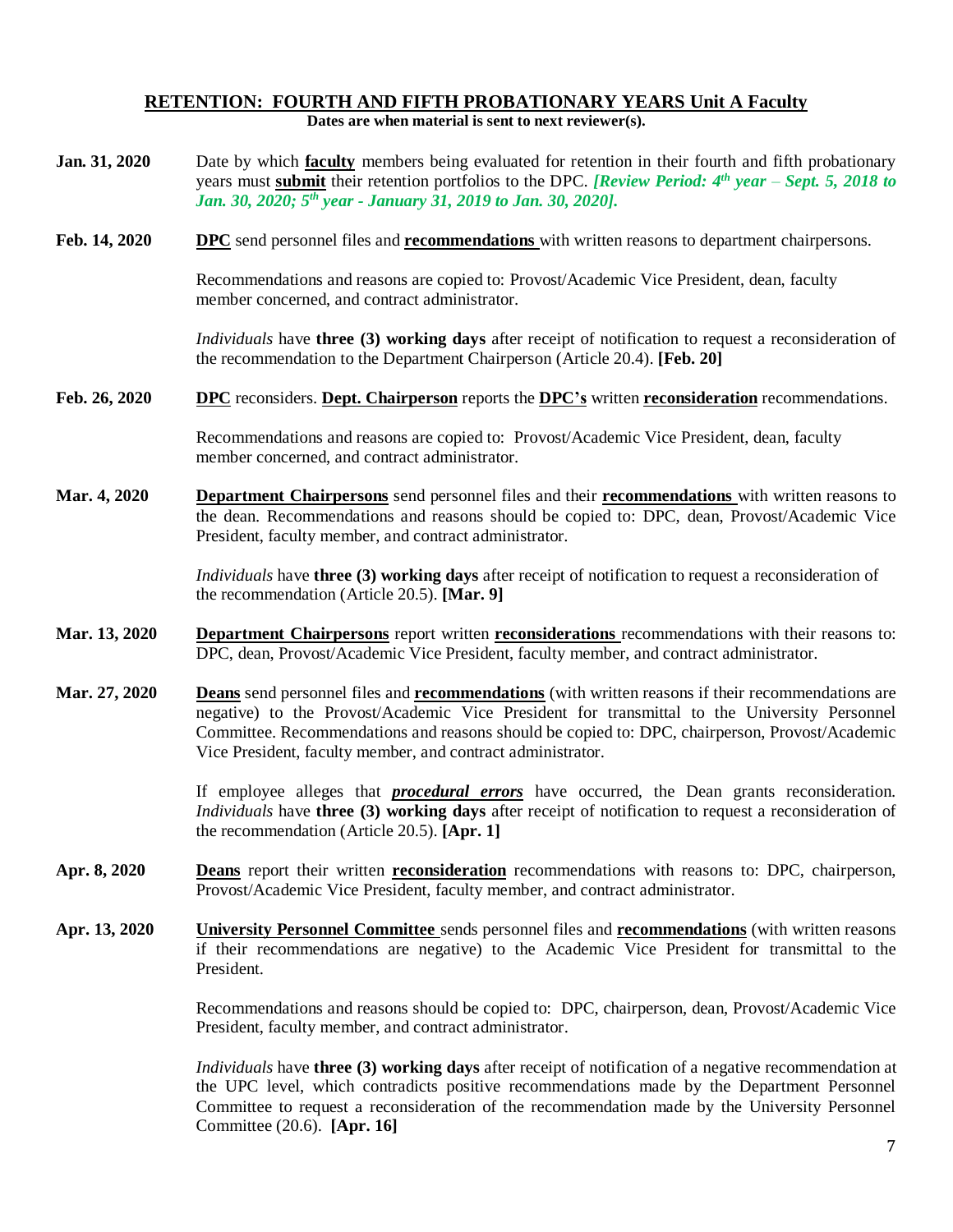- **Apr. 21, 2020 UPC** reports written **reconsideration** recommendations with reasons to: DPC, chairperson, dean, Provost/Academic Vice President, faculty member, and contract administrator.
- **May 4, 2020 President acts** on recommendations presented by the Academic Vice President. The President notifies (with written reasons if the decision is negative) the following of his/her decision and copies: DPC, UPC, chairperson, dean, Provost/Academic Vice President, faculty member, and contract administrator. [No further action or reconsideration by contract.]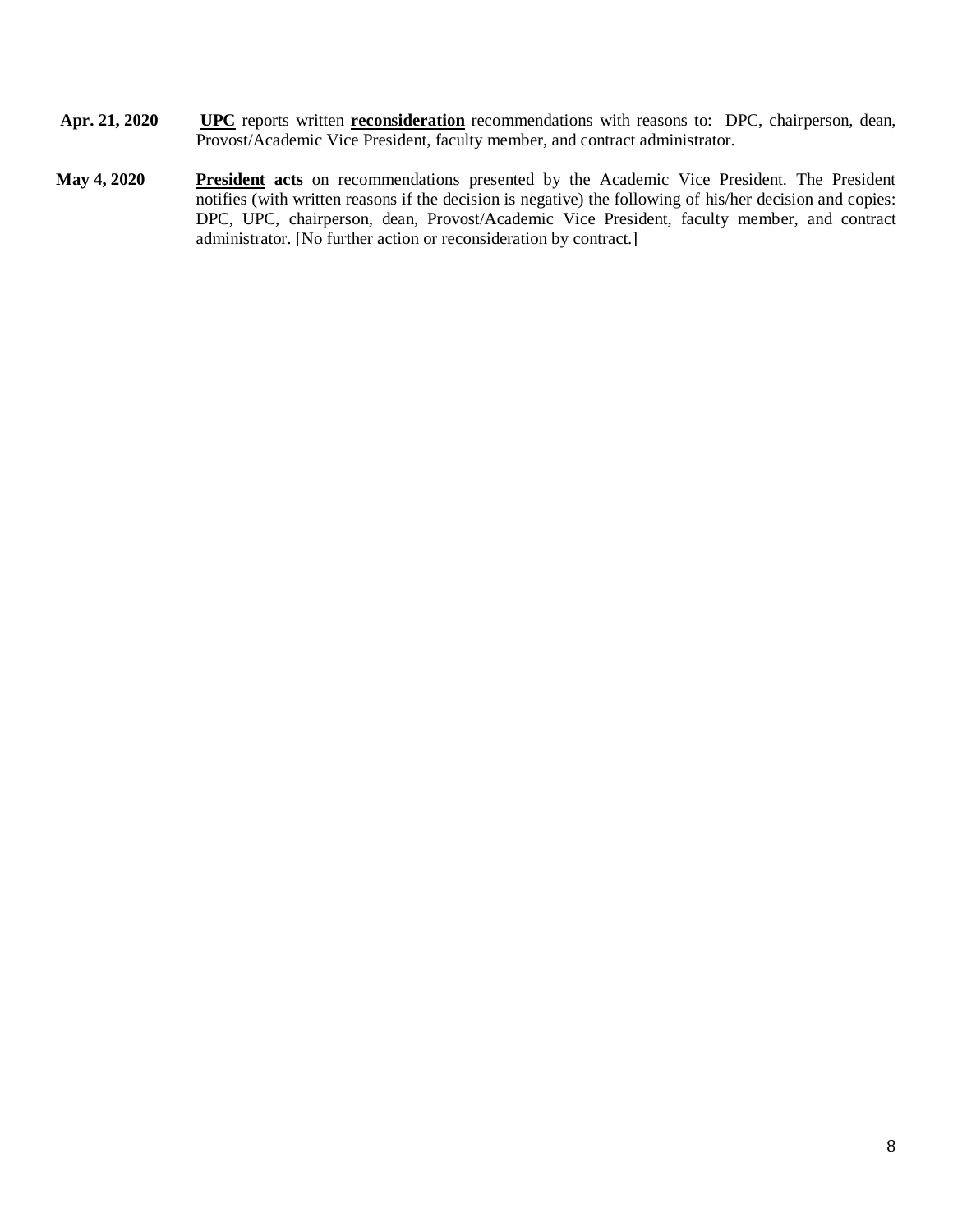# **Clinical Faculty (6+/Yearly or Multi-Year) Annual Evaluation**

#### **Dates are when material is sent to next reviewer(s).**

- **Jan. 17, 2020 Clinical faculty** should submit a portfolio of supporting materials to the **Department Personnel Committee**. *[Review Period: January 18, 2019 to January 78, 2020].*
- **Jan. 31, 2020 DPC** sends personnel files and **recommendations** with written reasons to department chairpersons. Recommendations and reasons should be copied to: Academic Vice President, faculty member, chairperson, dean and contract administrator.

*Individuals* have **three (3) working days** after receipt of notification to request a reconsideration of the recommendation (Article 20.4). **[Feb. 5]**

**Feb. 20, 2020 Department Chairpersons** send personnel files and their **recommendations** with written reasons to the dean.

> Recommendations and reasons should be copied to: DPC, Academic Vice President, faculty member, chairperson, dean and contract administrator.

*Individuals* have **three (3) working days** after receipt of notification to request a reconsideration of the recommendation (Article 20.5). **[Feb. 25]**

- **Mar. 3, 2020 Department Chairpersons** report written **reconsideration** recommendations with their reasons to: DPC, Academic Vice President, faculty member, chairperson, dean and contract administrator.
- **Mar. 23, 2020 Deans** send personnel files and **recommendations** (with written reasons if their recommendations are negative) to the Academic Vice President for transmittal to the University Personnel Committee.

Recommendations and reasons should be copied to: DPC, Academic Vice President, faculty member, chairperson, and contract administrator.

If an employee alleges procedural errors have occurred, the Dean grants reconsideration. *Individuals* have **three (3) working days** after receipt of notification to request a reconsideration of the recommendation (Article 20.5). **[March 26]**

- **Apr. 1, 2020 Dean** reports written **reconsideration** recommendations with their reasons to: DPC, Academic Vice President, faculty member, chairperson, and contract administrator.
- **Apr. 24, 2020 Provost** acts on recommendations presented by the Academic Vice President. The Academic Vice President notifies the employee of her/his continued employment status (Article 20.5).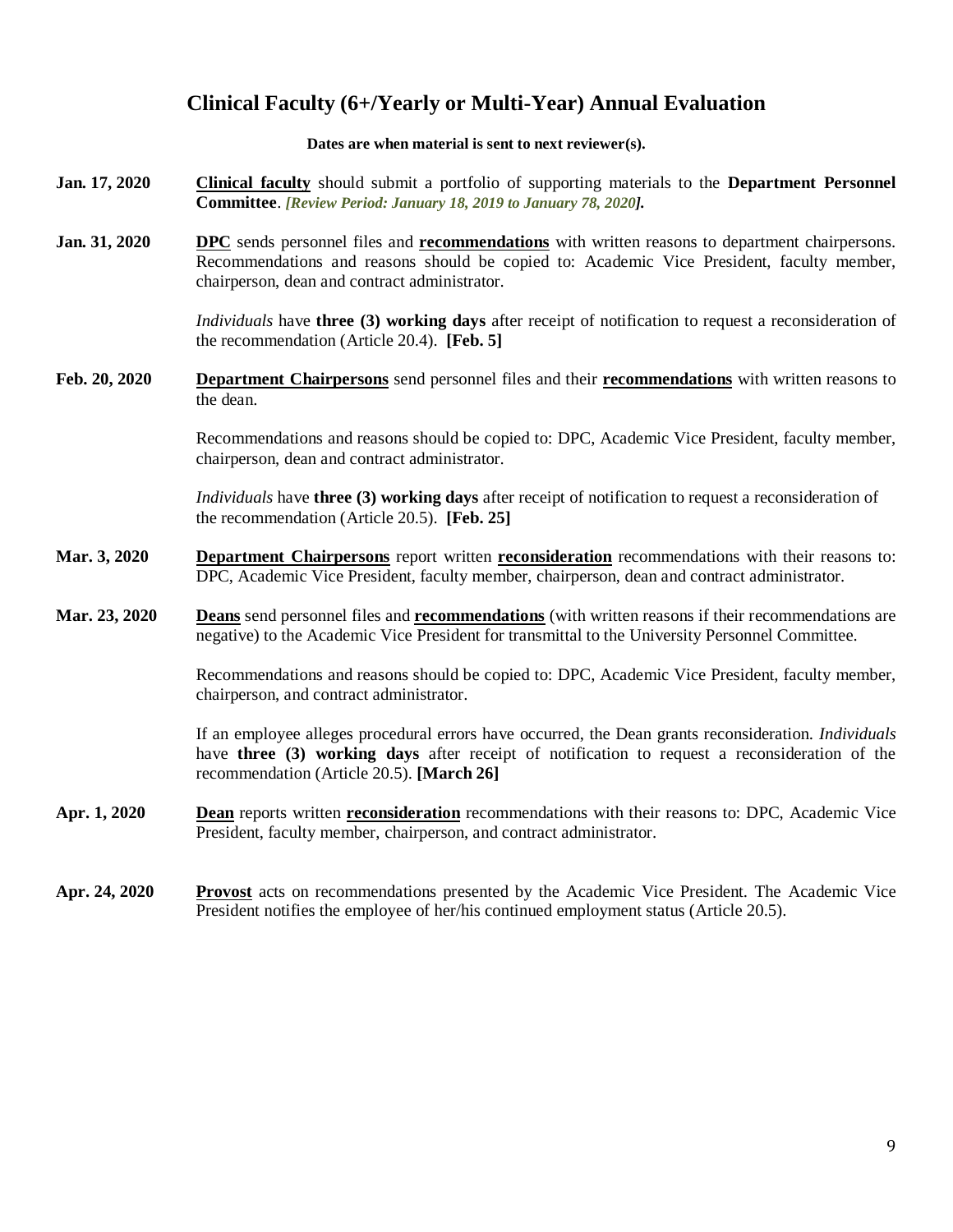# **TENURE: Unit A Tenure-Track Faculty**

#### **Dates are when material is sent to next reviewer(s).**

- **Nov. 27, 2019 Application due** for tenure by **exceptionality**. Letter to Dept. Chairperson and Provost's Office.
- **Jan. 17, 2020 Faculty** members wishing to be considered for tenure should submit a letter of request and a portfolio of supporting materials to their **Department Chairpersons**. The applicant should forward a copy of the request to the Contract Administrator *[Review Period: date hired to January 17, 2020). \*(Tenure by exceptionality: apply by November 27, 2019; submit portfolio by January 17, 2020.]*
- **Jan. 31, 2020 DPC** sends personnel files and **recommendations** with written reasons to department chairpersons. Recommendations and reasons should be copied to: Academic Vice President, faculty member, chairperson, dean and contract administrator.

*Individuals* have **three (3) working days** after receipt of notification to request a reconsideration of the recommendation (Article 22.10). **[Feb. 5]**

- **Feb. 10, 2020 Department Chair** reports the **DPC's** written **reconsideration** recommendations with their reasons to: Academic Vice President, faculty member, chairperson, dean and contract administrator.
- **Feb. 20, 2020 Department Chairpersons** send personnel files and their **recommendations** with written reasons to the dean.

Recommendations and reasons should be copied to: DPC, Academic Vice President, faculty member, chairperson, dean and contract administrator.

*Individuals* have **three (3) working days** after receipt of notification to request a reconsideration of the recommendation (Article 22.10). **[Feb. 25]**

- **Mar. 2, 2020 Department Chairpersons** report written **reconsideration** recommendations with their reasons to: DPC, Academic Vice President, faculty member, chairperson, dean and contract administrator.
- **Mar. 23, 2020 Deans** send personnel files and **recommendations** (with written reasons if their recommendations are negative) to the Academic Vice President for transmittal to the University Personnel Committee.

Recommendations and reasons should be copied to: DPC, Academic Vice President, faculty member, chairperson, and contract administrator.

If an employee alleges procedural errors have occurred, the Dean grants reconsideration. *Individuals* have **three (3) working days** after receipt of notification to request a reconsideration of the recommendation (Article 22.11). **[March 26]**

- **Apr. 1, 2020 Dean** reports written **reconsideration** recommendations with their reasons to: DPC, Academic Vice President, faculty member, chairperson, and contract administrator.
- **Apr 3, 2020 UPC** sends personnel files and recommendations (with written reasons if their recommendations are negative) to the Academic Vice President for transmittal to the President.

Recommendations and reasons should be copied to: DPC, Dean, Academic Vice President, faculty member, chairperson, and contract administrator.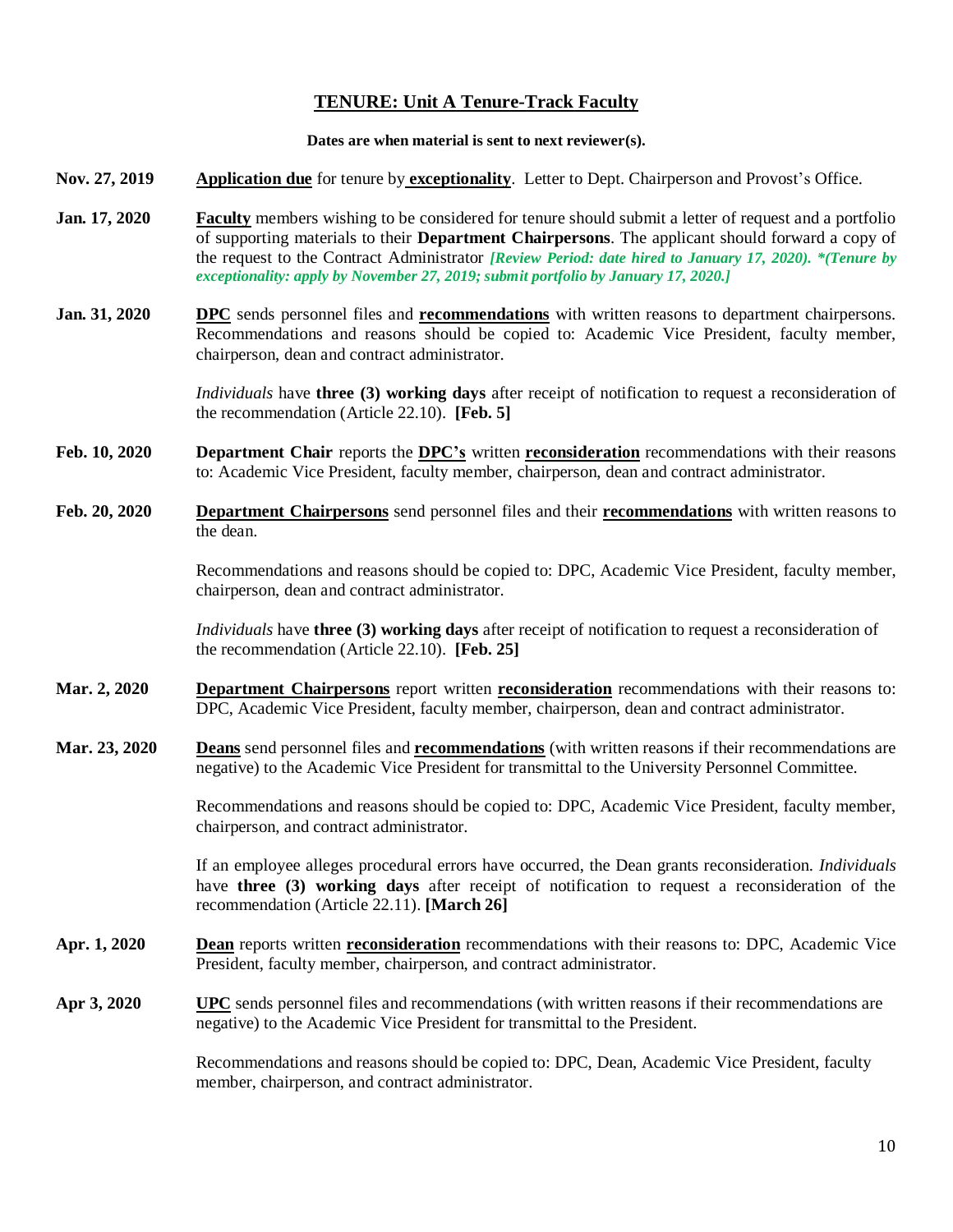For a reconsideration of the recommendations made by the UPC*, individuals* have **three (3) working**  days after receipt of notification of a negative recommendation at the UPC level, which contradicts a positive recommendation made by the DPC **[Apr. 8].**

- **Apr. 15, 2020 UPC** reports written **reconsideration** recommendations with their reasons to: DPC, Academic Vice President, faculty member, chairperson, dean and contract administrator.
- **Apr. 26, 2020 President** acts on recommendations presented by the Academic Vice President. The President notifies (with written reasons if the recommendation is negative) the following of his/her recommendations: DPC, UPC, Academic Vice President, faculty member, chairperson, dean and contract administrator. There is no contractual provision for reconsideration.
- **May 2020** President presents tenure recommendations to the Board. Board reviews and acts upon tenure recommendations at its regular May meeting on or about May 6<sup>th</sup>.
- **June 1, 2020** Notification to faculty member of the tenure decision by the Board provided by the President (6/1 -Contract Date).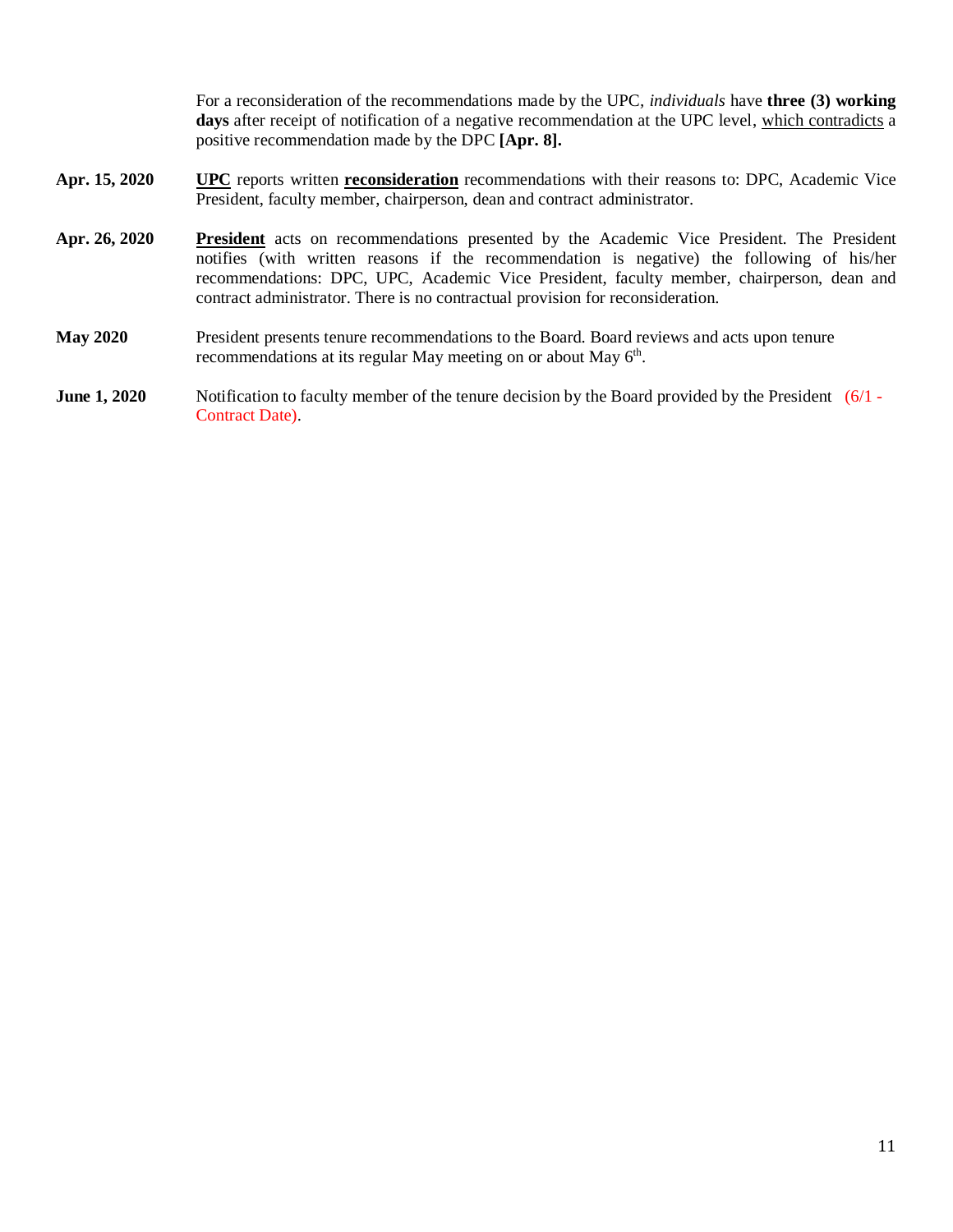## **PROMOTIONS: Unit A Faculty Dates are when material is sent to next reviewer(s).**

- **Sept. 5, 2019 Faculty** members, or academic administrators wishing to be considered for promotion, or requesting academic rank, should **apply** by submitting a letter of request to their department chairpersons and to the Contract Administrator. *[Period of Review: for promotion from assistant to associate professor - - material developed since date of hire; for promotion to full professor – material since promotion to associate professor.]*
- **Sept. 17, 2019 Faculty** members and administrators should **submit** their portfolios to their chairpersons, or the chairperson in the department in which rank is sought.
- **Oct. 11, 2019 DPC** send personnel files and **recommendations** with written reasons to department chairpersons. Recommendations and reasons should be copied to: Academic Vice President, faculty member, dean, and contract administrator.

Individuals have three working days after receipt of notification to request a reconsideration of the recommendation (Article 21.5). **[Oct. 17]**

- **Oct. 22, 2019 DPC** reports their written **reconsideration** recommendations with reasons to department chairpersons. Copies to: Academic Vice President, faculty member, dean, and contract administrator.
- **Oct. 28, 2019 Department Chairpersons** send personnel files and their **recommendations** with written reasons to the deans. Recommendations and reasons should be copied to: DPC, Academic Vice President, faculty member, dean, and contract administrator.

Individuals have three working days after receipt of notification to request a reconsideration of the recommendation (Article 21.5). **[Nov. 1]**

- **Nov. 7, 2019 Department Chairpersons** report their written **reconsideration** recommendations with reasons. Copies to: Academic Vice President, DPC, and faculty member, dean, and contract administrator.
- **Nov. 19, 2019 Deans** send personnel files and **recommendations** (with written reasons if their recommendations are negative) to the Academic Vice President for transmittal to the UPC.

Recommendations and reasons should be copied to: DPC, faculty member, chairperson, and contract administrator.

If an employee alleges that *procedural errors* have occurred, the Dean grants a reconsideration. *Individuals* have **three (3) working days** after receipt of notification to request a reconsideration of the recommendation (Article 21.6). **[Nov. 22]**

- **Nov. 27, 2019 Deans** report their written **reconsideration** recommendations with reasons to department chairpersons. Copies to: Academic Vice President, DPC, faculty member, and contract administrator.
- **Dec. 2, 2019 UPC** sends personnel files and recommendations (with written reasons if their recommendations are negative) to the Academic Vice President for transmittal to the President. Recommendations and reasons should be copied to: DPC, chairperson, dean, faculty member, and contract administrator.

*Individuals* have **three (3) working days** after receipt of notification of a negative recommendation at the UPC level, *which contradicts a positive* recommendation made by the DPC to request a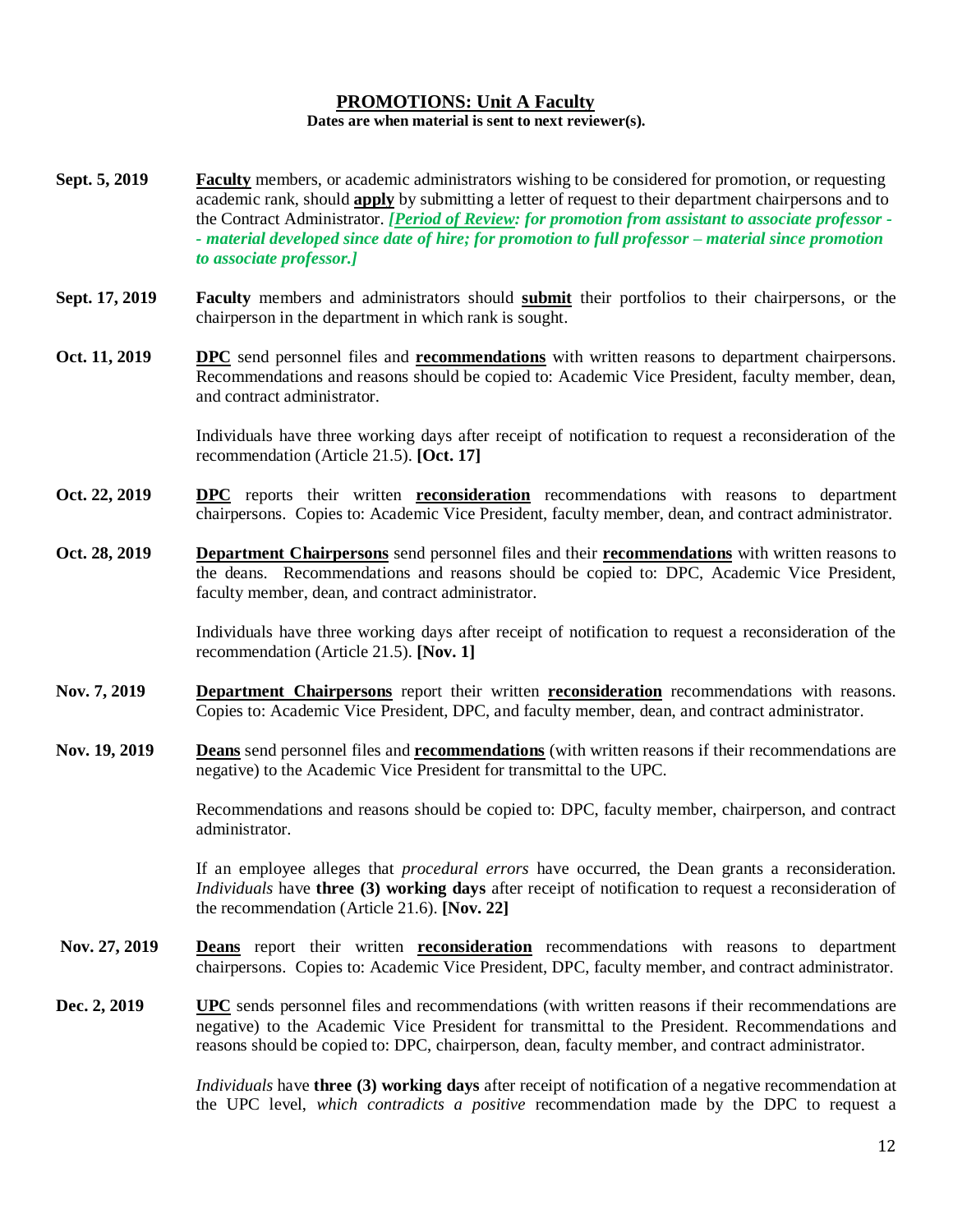reconsideration of the recommendation made by the University Personnel Committee (Article 21.7). [If both DPC and UPC are negative, no reconsideration is given.] **[Dec. 5]**

- **Dec. 9, 2019 UPC** reports its written **reconsideration** recommendations with reasons to department Academic Vice President. Copies to: chairpersons, deans, DPC, faculty member, and contract administrator.
- **Jan. 17, 2020 President** acts on recommendations presented by the Academic Vice President. The President notifies (with written reasons if the decision is negative) the following of his/her decision: Academic Vice President, chairpersons, deans, DPC, faculty member, and contract administrator.
- **May 2020 President** *reports* promotion decisions to the Board at its May meeting.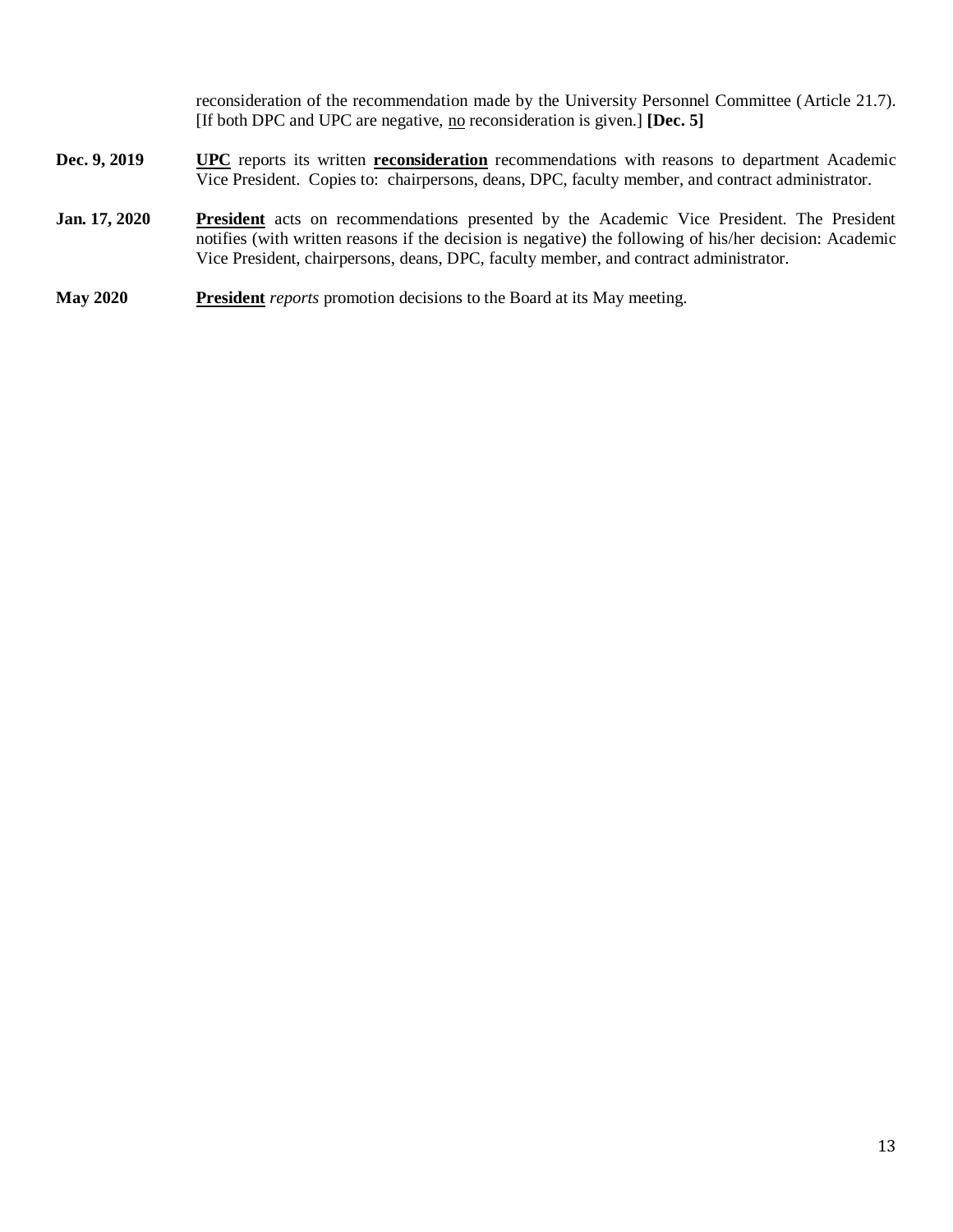#### **PROFESSIONAL ADVANCEMENT INCREASE [Dates are when material is sent to next review.] UNIT A (Article 19.5): Tenured Faculty Members – Full Professors Only**

- **Sept. 5, 2019** *Eligible* **Faculty** members wishing to be considered for the Professional Advancement Increase (PAI), **apply** by submitting a letter of request to their Dept. Chairperson. The applicant should forward a copy of the request to the Contract Administrator. Only faculty who have been full professors on tenure track for at least five years are eligible. Those who are in the fifth year after receiving a PAI may reapply. (See Article 19.5.b) *[Period of Review: Material from the previous five-year period, Aug. 27, 2014 to Sept. 5, 2019.]*
- **Sept. 17, 2019 Faculty** members applying for the PAI **submit** their portfolios to their chairpersons.
- **Oct. 11, 2019 DPC** sends personnel files and **recommendations** with written reasons to department chairpersons. Recommendations and reasons should be copied to: Academic Vice President, department chairperson, faculty member, dean, and contract administrator.

*Individuals* have **three (3) working days** after receipt of notification to request a reconsideration of the recommendation. **[Oct. 17]**

- **Oct. 22, 2019 Dept. Chairperson** sends the **DPC's** written **reconsideration** recommendation with their reasons to: Academic Vice President, department chairperson, faculty member, dean, and contract administrator.
- **Oct. 28, 2019 Department Chairpersons** send personnel files and their recommendations with written reasons to the dean. Recommendations and reasons should be copied to: Academic Vice President, DPC, faculty member, dean, and contract administrator.

*Individuals* have **three (3) working days** after receipt of notification to request a reconsideration of the recommendation. **[Nov. 1]**

- **Nov. 7, 2019 Department Chairpersons** report written **reconsideration** recommendations with their reasons to: Academic Vice President, DPC, faculty member, dean, and contract administrator.
- **Nov. 19, 2019 Deans** send personnel files and **recommendations** (with written reasons if their recommendations are negative) to the Academic Vice President for transmittal to the UPC.

Recommendations and reasons should be copied to: Academic Vice President, DPC, faculty member, department chairperson, contract administrator.

If faculty alleges *procedural errors* have occurred, the Deans grants a reconsideration. *Individuals* have **three (3) working days** after receipt of notification to request a reconsideration of the recommendation. **[Nov. 22]**

- **Nov. 27, 2019 Deans** report recommendations based upon their **reconsideration** to: Academic Vice President, DPC, faculty member, department chairperson, and contract administrator.
- **Dec. 2, 2019 UPC** sends personnel files and recommendations (with written reasons if their recommendations are negative) to the Academic Vice President for transmittal to the President.

Recommendations and reasons should be copied to: Academic Vice President, DPC, faculty member, department chairperson, dean, and contract administrator.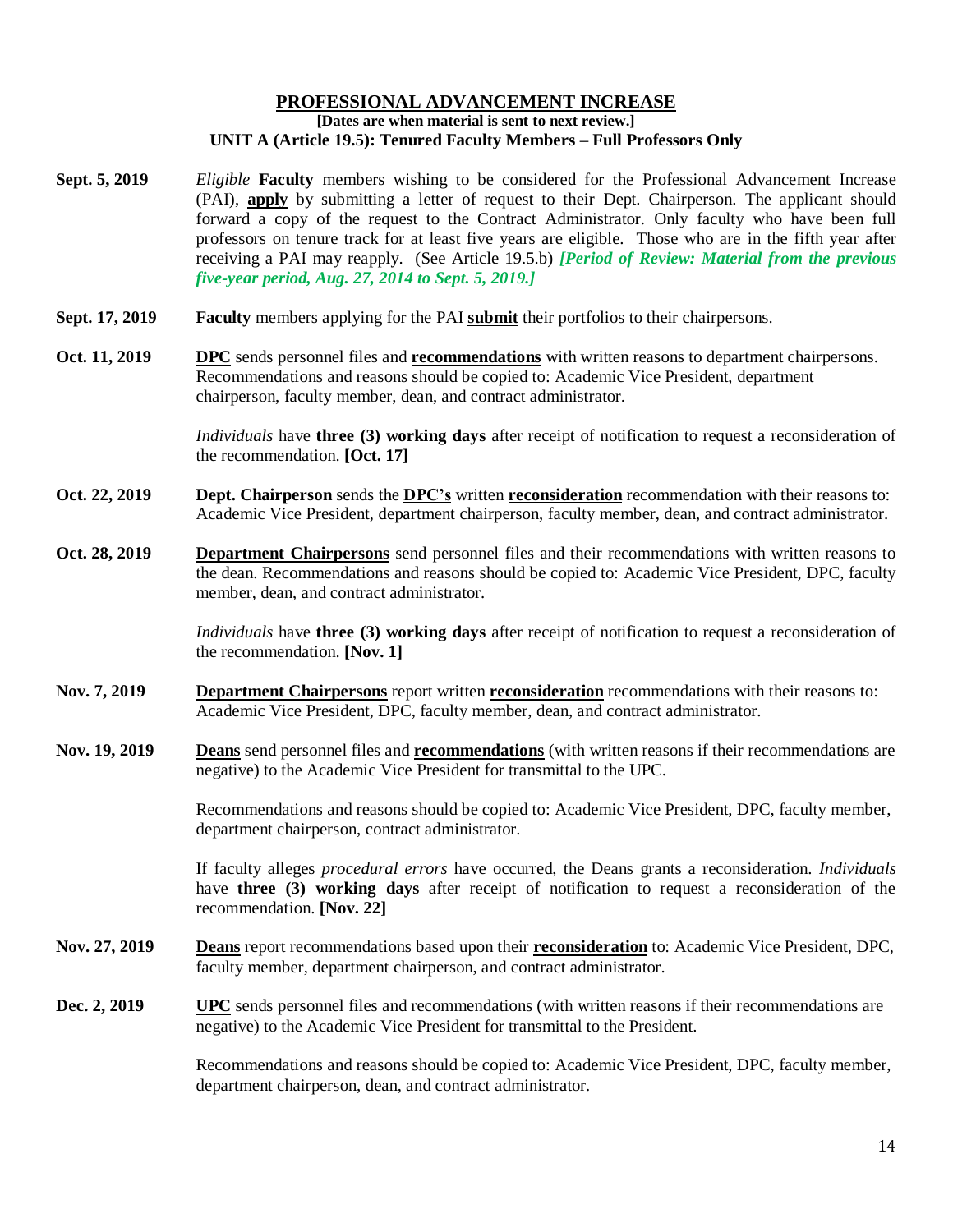If the UPC contradicts a positive recommendation made by the DPC or by the department chairperson's recommendation, *individuals* have **three (3) working days** after receipt of notification of a negative recommendation at the UPC level in which to request a reconsideration. **[Dec. 5]**

- **Dec. 9, 2019 UPC** reports written reconsideration recommendations with reasons to: Academic Vice President, DPC, faculty member, department chairperson, dean, and contract administrator.
- Jan. 17, 2020 **President** acts on recommendations presented by the Academic Vice President. The President notifies (with written reasons if the decision is negative) the following of his/her decisions to: Academic Vice President, DPC, faculty member, department chairperson, dean, and contract administrator. The decision at this level does *not* have a reconsideration provision in the contract.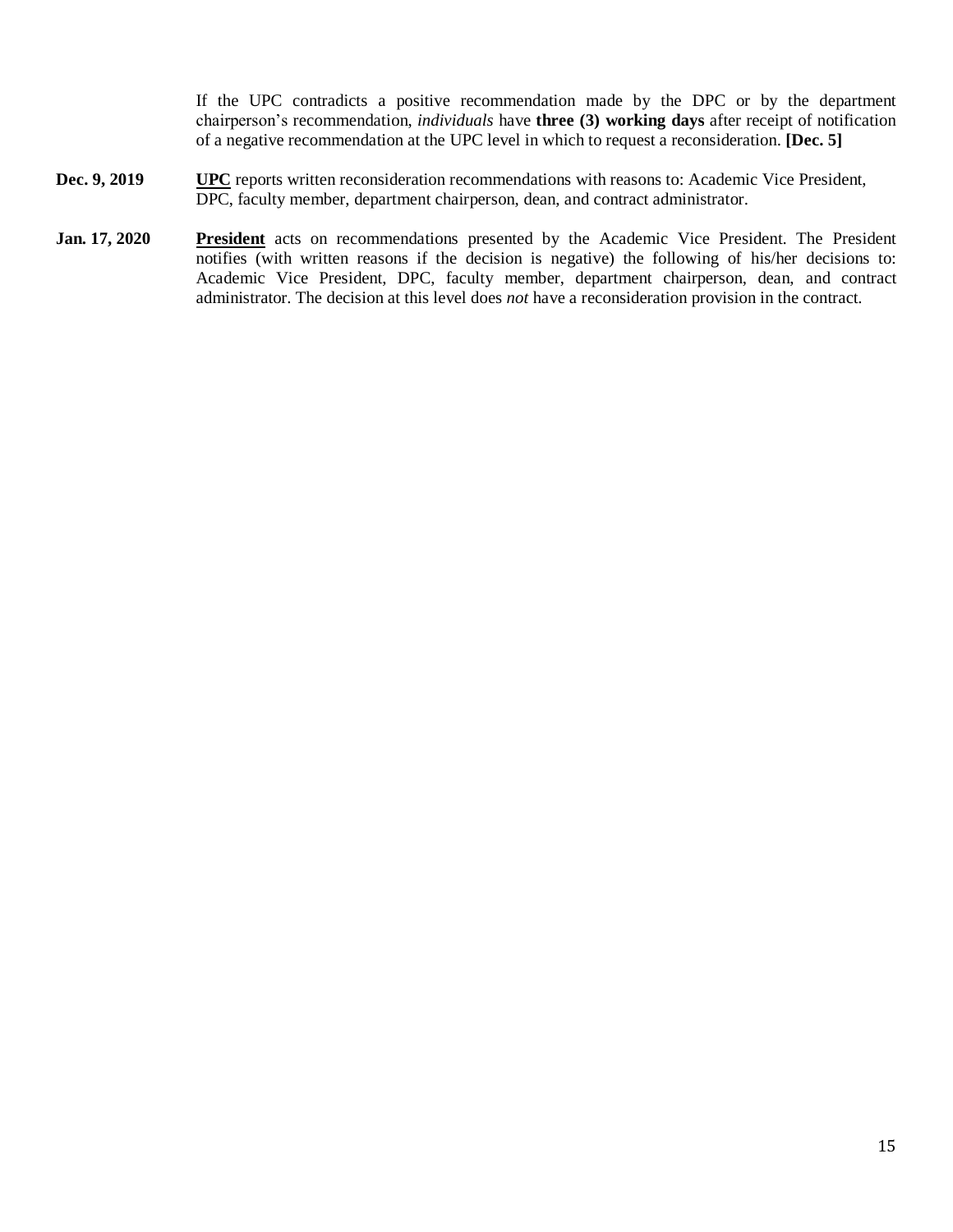## **FACULTY EXCELLENCE AWARDS: UNIT A Tenure Track**

#### **[Dates are when material is sent to next review.]**

- **Oct. 4, 2019** The **University President** shall request of the Faculty Senate and the Union recommendations of the faculty members to serve on the Faculty Excellence Awards Committee.
- **Nov. 4, 2019** The **University President** selects seven of the faculty recommended by the Faculty Senate and Union, who are members of the bargaining unit, and appoints them to serve on the Faculty Excellence Awards Committee.
- **Nov. 18, 2019** The **Faculty Excellence Awards Committee** shall develop procedures for the nomination of eligible employees and the process by which they will make their award recommendations.
- **Jan. 24, 2020 Faculty** are sent information regarding application and nomination procedures for the Faculty Excellence Award, and the process by which recommendations will be made for faculty to receive the award.
- **Mar. 6, 2020 Faculty Submit Portfolios.** All portfolios are due in the Office of the Provost and Vice President for Academic Affairs [addressed to: Contract Administration.] *Period of Review: Material from March 1, 2019 through March 6, 2020.*
- **Apr. 15, 2020 Faculty Excellence Award Committee submits recommends** nominees to the President (4/15 -- Contract Date).
- **May 2, 2020 President announces** the names of the individuals to receive the Faculty Excellence Award.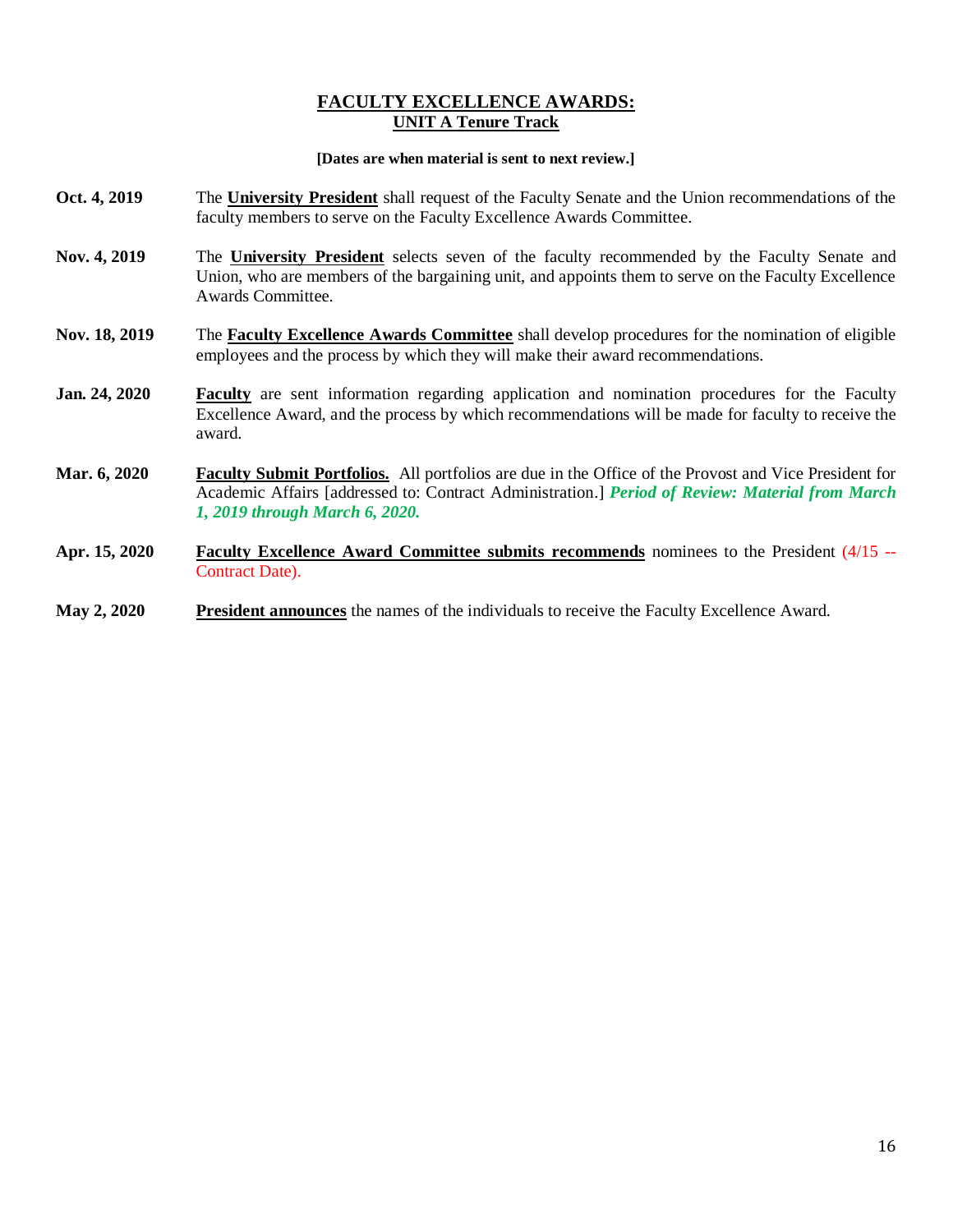# **RESEARCH CUE AWARDS: UNIT A Tenure Track**

## **Dates are when material is sent to next reviewer(s).**

Up to 51 CUEs may be awarded to faculty for conducting research activities within their assigned duties based upon criteria and recommendations from a Faculty Research CUE Committee. The committee creates deadlines and criteria. CUEs are requested in the fall for the following academic year. Letters announcing the research cue awards along with an application and criteria are sent to individual faculty members. Details for the selection process are in the mailed material. **(Contract Appendix F, Paragraph 12)** *[Awards for the 2020 – 2021 Academic Year.]*

 $[$  \* = tentative dates]

- **Oct. 24, 2019\* Faculty** complete and submit application [application and electronic copies are required] by 6 PM to the committee chairperson and the Office of the Provost/Contract Administration.
- **Nov. 27, 2019\* Research Review Committee** makes its recommendation to the Provost and Senior Vice President for Academic Affairs.
- **Dec. 9, 2019\* The Provost and Senior Vice President for Academic Affairs** notifies the appropriate deans, department chairpersons and the committees of approved projects to receive Research CUEs for 2020  $-2021.$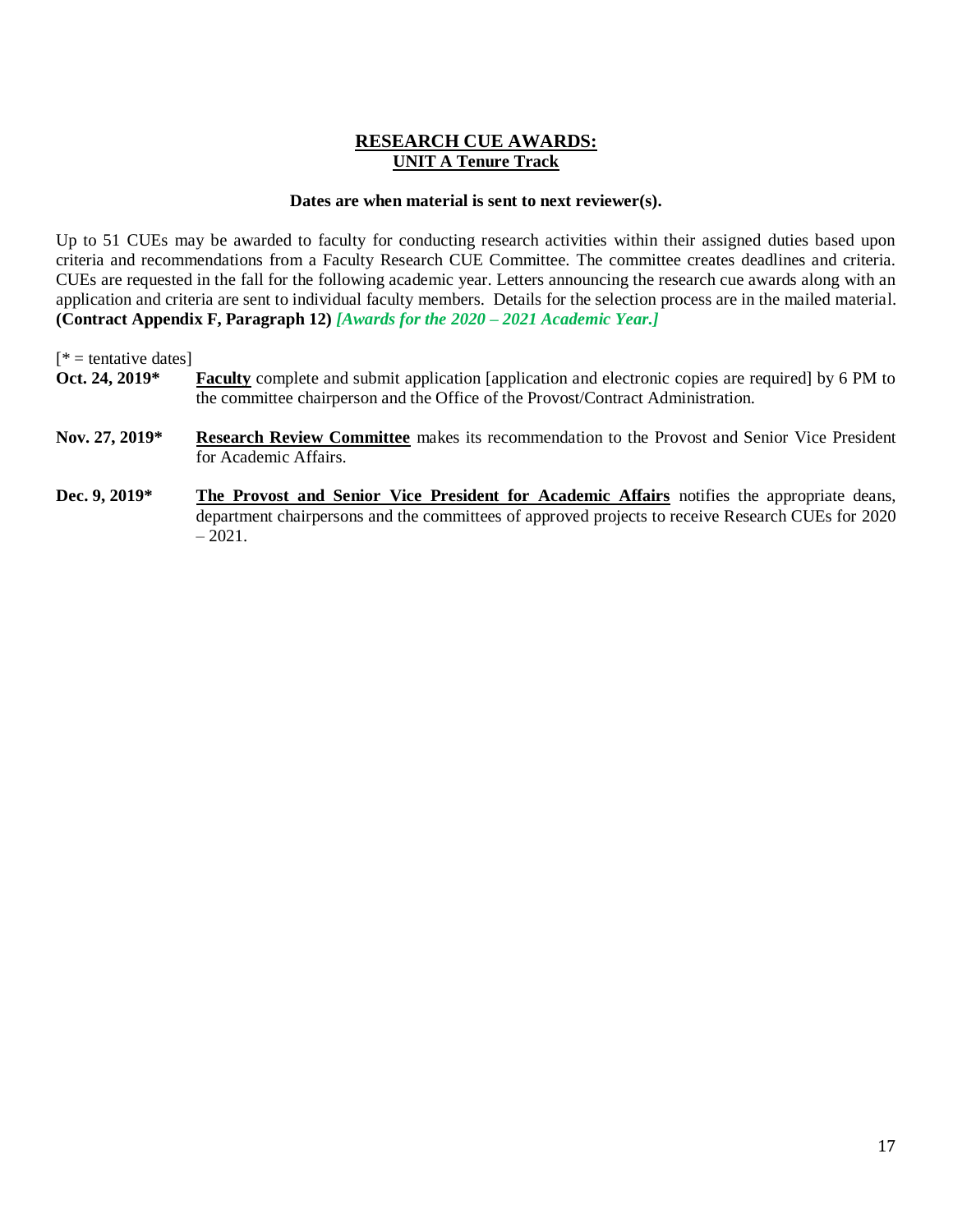# **ANNUAL EVALUATION OF TENURED FACULTY:**

**Dates are when material is sent to next reviewer(s).**

The annual evaluation for tenured employees *not* being considered for Promotion *or* PAI is a process to evaluate each faculty member's work performance and accomplishments. The evaluation shall consist of the review by the Department Chair/Director of the required material and other professionally related materials, including work in progress done *since* the last evaluation. **Faculty will be evaluated** in the areas of teaching, research, and service using the **standards** of *Exemplary and Adequate* as specified in each Departmental Application of Criteria. *[Period of Review: January 25, 2019 through January 24, 2020, which is the time since the last evaluation period.]*

- **Jan. 24, 2020 Tenured Faculty submit** a portfolio containing: student course evaluations and materials to substantiate performance in teaching/primary duties, research/creative activity and service. The evaluation is over those materials plus items relevant to the review period in the employee's personnel file. **(Article 19.4.c)**
- **Feb. 7, 2020 Department Chairperson/Program Director** writes an evaluation statement and sends it to the Dean for review. A copy of the evaluation statement is sent to the employee. The employee may attach a written response to the evaluation statement for inclusion in the personnel file.
- **Feb. 10, 2020 Department Chairperson/Program Director** to provide notice to dean and faculty of reasons why any portfolio is less than "adequate" and informing faculty member of the right of written response.
- **Feb. 24, 2020** Deadline for faculty to acknowledge chair/program director's rating of less than "adequate" in writing.
- **Mar. 13, 2020 Dean** will forward her/his **recommendation** to the Provost. Copies to employee and chairperson.

**Tenured Faculty** must meet the "Adequate" level of performance as per the Departmental Application of Criteria (DAC) document for two consecutive years in any given criteria. Failure to do so will trigger a one-year appraisal and professional development process developed by a mentoring committee [Article 19.4.c(3)].

- **Apr. 17, 2020 Provost** sends letters on evaluation status, including responses to faculty requests for reconsideration. The Provost will notify the employee failing to meet "Adequate" level of performance for two consecutive years in any given area as per the 2015 – 2018 *Contract* and Memorandum of Understanding. In the third year, if the Provost determines that a portfolio fails to meet the "adequate" standard in the relevant areas, s/he will send a written notification to the faculty member, the chair, the dean, and the union Chapter President referring the matter to Article 19.4.c(4) of the Contract. If a faculty member fails to participate in the development and implementation of a Professional Development Plan (3<sup>rd</sup> year) and does not meet the "Adequate" standard in the area under review in the following year  $(4<sup>th</sup>$  year), a sanction up to and including termination may be initiated following the procedures in Article 5.
- **April 29, 2020 Mentoring Advisory Committee (MAC)** contacts faculty for mentoring process implementation. [May 1 -- Contract Date]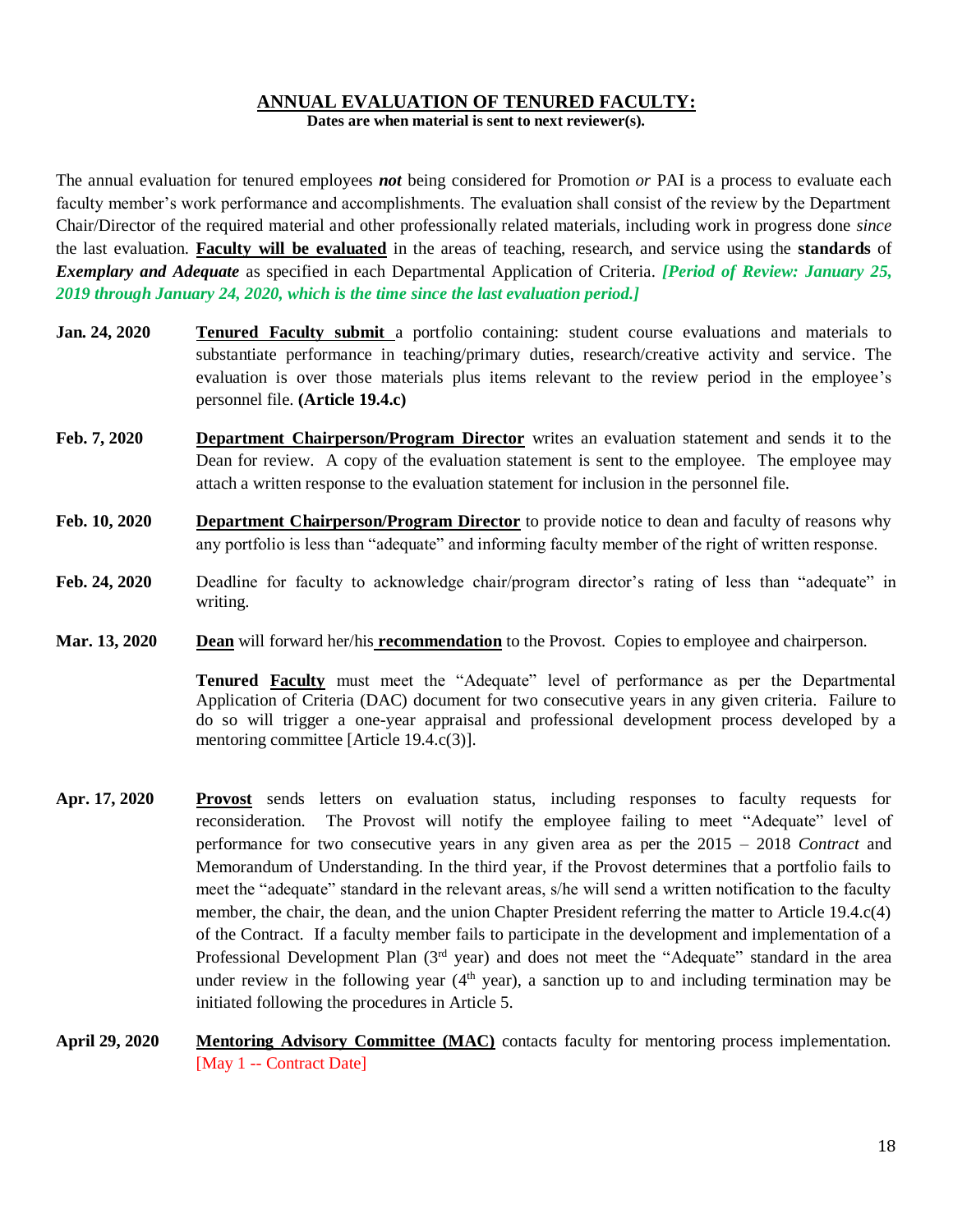## **SABBATICALS (Unit A) ADMINISTRATIVE EDUCATIONAL LEAVES (Unit B) RETRAINING LEAVES (Unit A, Unit B-ASPs) Dates are when material is sent to next reviewer(s).**

**Oct. 18, 2019 Employees** will **submit** proposals on official forms to their department chairpersons. **[Eligibility after 7-years. Articles 27.2, 27.3, 39.3 and 51.3]**

- **Nov. 4, 2019 Department Chairpersons** will recommend each proposal received as "academically acceptable" or "academically unacceptable" for sabbaticals. For other paid leaves application are based on programmatic needs and merit of the request in relationship to the employee's duties and position. Chairpersons will include statements with reasons for the recommendation and forward all proposals to the appropriate dean. Forward copy to faculty member.
- **Nov. 21, 2019 Deans** will **recommend** each proposal received as "academically acceptable" or "academically unacceptable" for sabbaticals, and for other paid leaves application programmatic needs and merit of the request in relationship to the employee's duties and position. All proposals will be forwarded to the Provost/Academic Vice President. Deans will include statements with reasons for the recommendation and forward all proposals and recommendations to the Provost/Academic Vice President. Forward copies to faculty member and chairperson.
- **Dec. 13, 2019 Provost/Academic Vice President** will **recommend** each proposal received as "academically acceptable" or "academically unacceptable" and forward all proposals to the President.

The **President** will **decide** which proposals are "academically acceptable" and "academically unacceptable, and for other paid leaves application programmatic needs and merit of the request. The President will provide written reasons to the authors of non-approved proposals.

The President will announce the names of those receiving sabbaticals, retraining leaves and administrative educational leaves. Copies to employees, chairperson, dean, and contract administrator.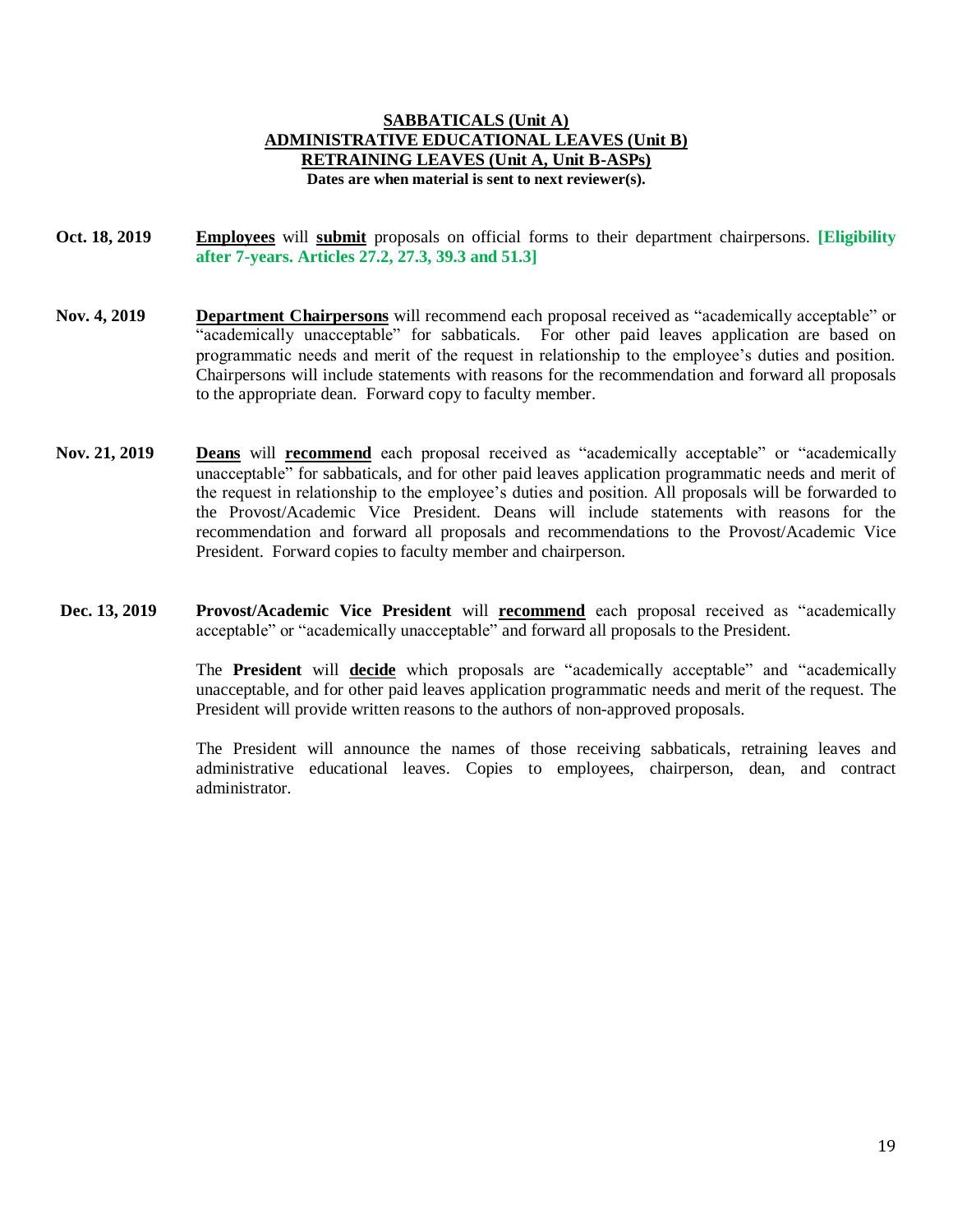## **UNIT B: LECTURER RE-EMPLOYMENT ROSTER AND EVALUATION Dates are when material is sent to next reviewer(s).**

Appointments are contingent upon program need, annual evaluations and availability of funds.

- **Feb. 13, 2020 Lecturers** submit portfolios for evaluation to Department Chairperson. Unit B faculty are evaluated annually after one academic term [semester]. Renewable five-year contracts are awarded based on: (1) ten plus years of full-time instructional service and (2) "highly effective" performance evaluations for two years of the preceding five years.
- **Feb. 15, 2020 Unit B faculty (teaching and clinical) apply** for retention. Appointment of Unit B faculty is contingent upon program need, evaluations, and availability of funds. Unit B faculty *notify in writing* the chairperson in the department in which they hold their teaching appointment of their wish to be considered for an appointment the following year by February  $15<sup>th</sup>$  (2/15 - Contract Date).

Unit B faculty are responsible for providing in writing any changes in their address or phone to the department chairperson and the Office of Human Resources by February 15<sup>th</sup>.

**Mar. 13, 2020 Department Chair** develops a list of all employees wishing employment in the department during the subsequent year, providing a satisfactory evaluation has been conducted **(Article 33)** (3/15 - Contract Date). Re-employment Roster built upon those individuals applying for appointments by February 15 and those individuals on multi-year appointments.

## **Mar. 20, 2020 Department Chair** submits **annual evaluation recommendation** to Dean (3/20 – Contract date).

- **Apr. 1, 2020 Department Chair** notifies lecturer of position on re-employment roster. (4/1 Contract date)
- **Apr. 17, 2020 Dean** submits **annual evaluation recommendation** and **re-employment** request to Provost/Vice President for Academic Affairs [addressed to Contract Administrator]. Copy to Human Resources.
- **June 12, 2020 President** notifies lecturer of re-hire eligibility status. Subsequent reappointments for Academic Year 2020-2021 will be based upon satisfactory evaluation, program need and available funding.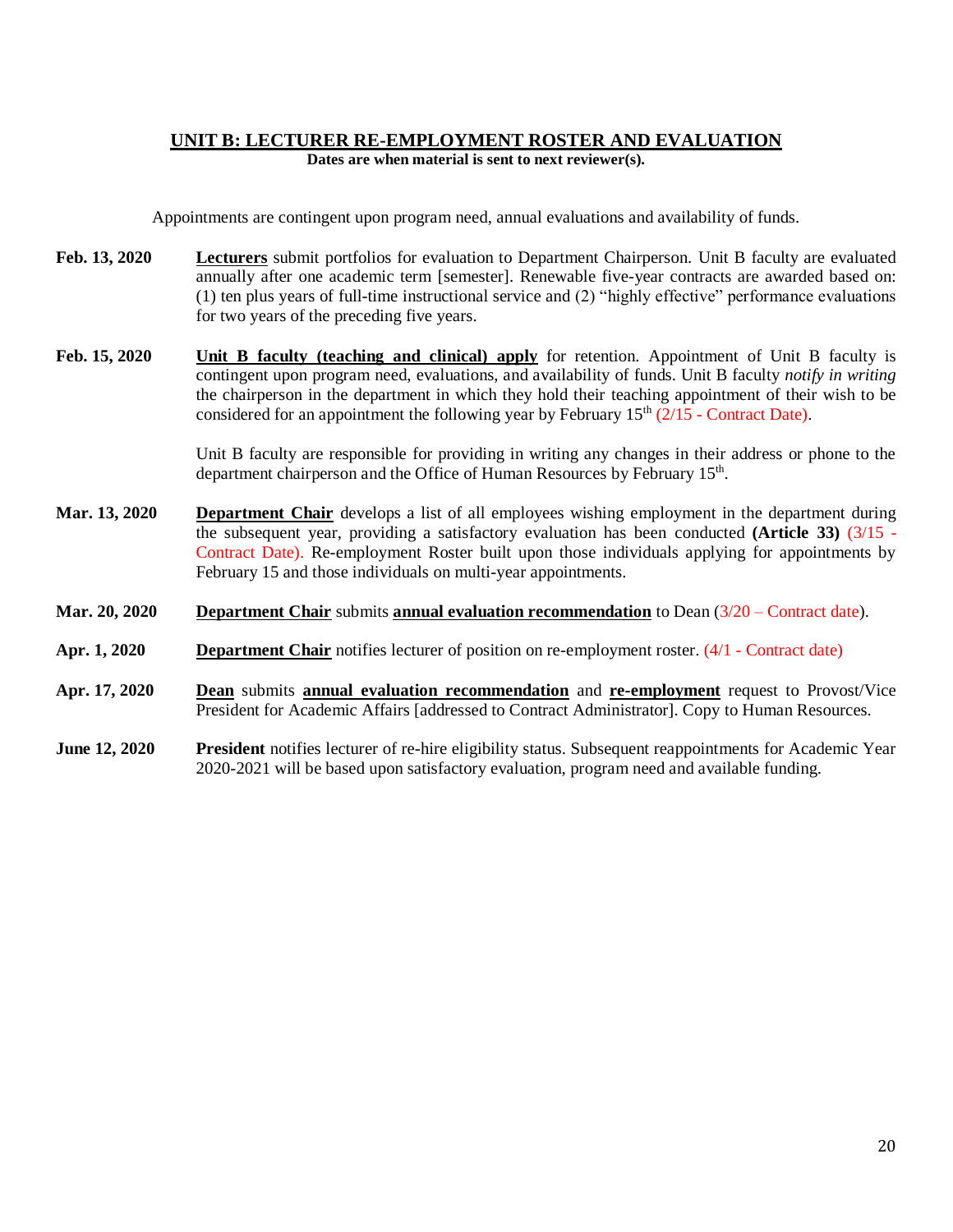## **ASSIGNMENT OF DUTIES (UNIT A, B-LECTURERS, AND UNITC/UNIT B - ASP) Dates are when material is sent to next reviewer(s).**

| Sept. 12, 2019<br>Sept. 12, 2019<br>Sept. 25, 2019 | Chairpersons and program directors receive instructions and guidelines.<br>Unit A/B faculty submit written request for a summer assignment AND apply for Final Four. Unit<br>A/B and C -- Declaration of Retirement for Sick Leave Credit (buyout).<br>Unit A/B faculty or resource professionals may submit a proposal for yearlong assignment<br>consideration by the chairpersons/program director. |
|----------------------------------------------------|--------------------------------------------------------------------------------------------------------------------------------------------------------------------------------------------------------------------------------------------------------------------------------------------------------------------------------------------------------------------------------------------------------|
| Oct. 23, 2019                                      | <b>Chairpersons and program directors</b> discuss tentative workload and assignments with faculty and<br>build department schedules.                                                                                                                                                                                                                                                                   |
| Nov. 19, 2019                                      | Chairpersons and program directors submit schedules, workloads and assignments to deans.                                                                                                                                                                                                                                                                                                               |
| Dec. 6, 2019                                       | <b>Deans</b> review schedules and assignments and request changes, if necessary. Changes will be<br>discussed with faculty and resource professionals when/if changes are necessary.                                                                                                                                                                                                                   |
| Dec. 10, 2019                                      | <b>Deans</b> - Yearlong Assignments and class schedule information are due in the Office of the Provost<br>and Vice President for Academic Affairs [Contract Administration for approval who sends it to<br>Course Scheduling].                                                                                                                                                                        |
| Jan. 24, 2020                                      | <b>Provost's Office</b> will review schedules and assignments with Deans for final approval. If changes,<br>faculty and resource professionals will be contacted by chairs.                                                                                                                                                                                                                            |
| Feb. 14, 2020                                      | Unit $B$ – Lecturers apply for re-employment to chairs $(2/15$ - Contract Date).<br>Unit $B - ASPs$ and Unit C employees submit work plans to chairs and directors.                                                                                                                                                                                                                                    |
| Mar. 9, 2020<br>Mar. 13, 2020                      | ASPs and Unit C meet to discuss schedules, workloads, assignments, and duties with<br>supervisor/chairs.<br>Chairs develop re-employment roster for Unit B (3/15 - Contract Date).                                                                                                                                                                                                                     |
| Apr. 1, 2020<br>Apr. 7, 2020                       | Chairs notify Unit $B$ – Lecturers of position on roster (4/1 - Contract Date).<br>Academic Support Professionals and Unit C work plans submitted to appropriate Dean.                                                                                                                                                                                                                                 |
| May 1, 2020<br>May 6, 2020                         | ASPs annual evaluation due.<br>Chairs submit ASPs annual evaluations to Deans/Vice Presidents [Contract Administration and                                                                                                                                                                                                                                                                             |
| May 12, 2020                                       | Human Resources receive copies].<br>Deans/VPs submit ASPs and Unit C work plans to Provost and Vice President for Academic Affairs                                                                                                                                                                                                                                                                     |
| May 26, 2020                                       | [for Contract Administrator].<br><b>Deans</b> submit ASPs annual evaluations to Vice Presidents [Contract Administration and Human<br>Resources receive copies].                                                                                                                                                                                                                                       |
| May 31, 2020                                       | Date by which Unit A faculty members and resource professionals and full-time Unit B Lecturers<br>receive official written copy of the $2019 - 2020$ assignment of duties. $(6/1 - \text{Contract Date})$                                                                                                                                                                                              |
| <b>June 1, 2020</b>                                | Each Unit B - ASP and Unit C employee shall receive her/his official written assignment of duties<br>reflected in an annual work plan by June $1st$ , or at the time of appointment, whichever is later (6/1 -<br>Contract Date).                                                                                                                                                                      |

*NOTE:* Faculty members shall receive a copy of any modification in the 2019 - 2020 yearlong assignment of duties from their department chairpersons and/or director.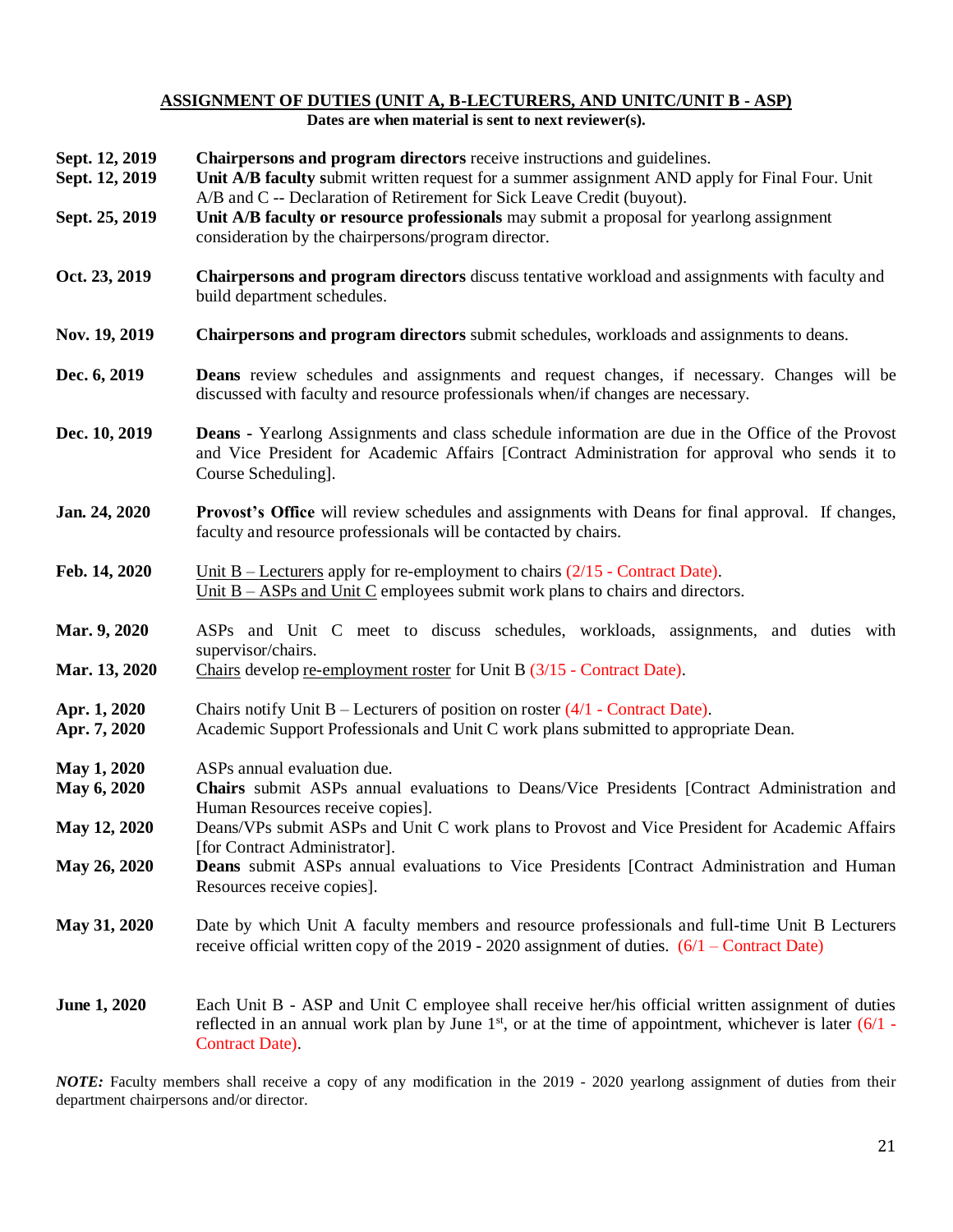## **SUMMER SCHOOL 2020**

*[PTM 1: 10-Week, May 26 – August 1; PTM 2: 1st 5-Week, May 26 – June 27; PTM 3: 2nd 5-Week, June 29 – August 1]*

- **Aug. 30, 2019 Department Chairpersons/Program Directors** receive information on Summer 2020.
- **Sept. 5, 2019 Faculty:** Declaration of Final Four for summer employment. This is an irrevocable declaration to retire (letter to chairs and contract administrator with date of Retirement.)

**Faculty** members who wish consideration for teaching in the 2020 Summer School must notify their chairpersons or program directors in writing by this date.

- **Sept. 19, 2019 Department Chairpersons**, after consultation with faculty, submit Summer School course proposals including Extension and Distance Learning courses and the department's summer school rotation plan to the appropriate Dean and the Provost/Academic Vice President.
- **Sept. 26, 2019** All approved schedules are due in the office of Contract Administration (ADM 308). **Deans** send schedules and assignments to Summer School committee and requests changes, if necessary. Changes will be discussed with faculty when/if changes are necessary. The Summer School Committee must approve all changes. **Summer School Committee** reviews schedules and assignments. Changes will be sent to department chairs.
- **Oct. 11, 2019 Chairpersons and program directors** receive Summer School course lists (including contract and extension courses) from Summer School Committee.
- **Nov. 1, 2019 Chairpersons** notify Unit A and B of place on Summer Rotation Roster (Contract Date).
- **Dec. 13, 2019 Faculty** receive preliminary summer 2020 assignments from department chairs. Preliminary summer schedule placed on the University website.
- **May 13, 2020** Date by which Summer School faculty members receive their Summer Session 2020 Employment Status Form (tentative). Hiring forms and Override forms are needed for part-time lecturers and other employees for summer. Hiring forms should be submitted at least 30 days before classes start.
- **July 13, 2020** Override Authorization forms for Summer School due in Office of Contract Administration.